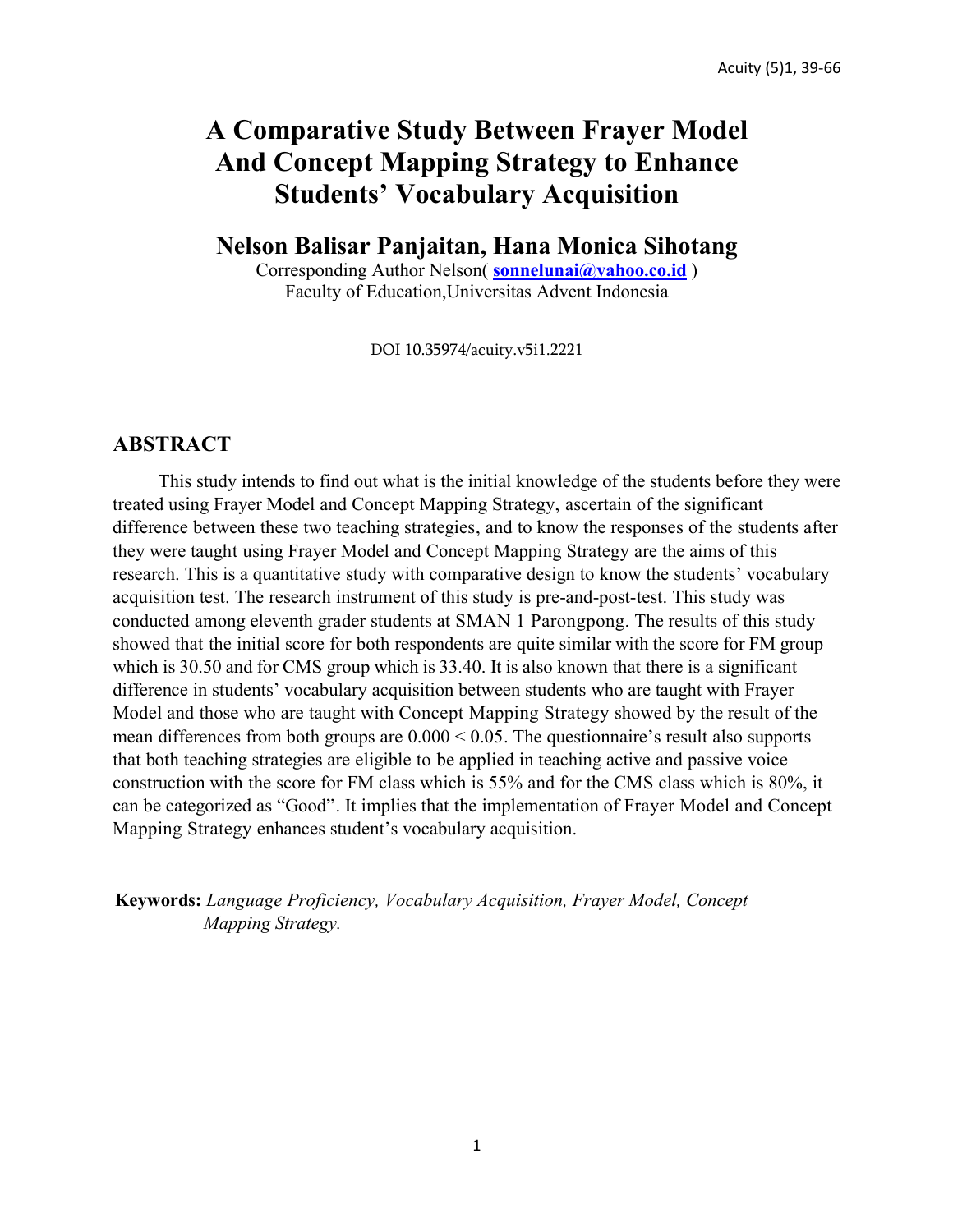### **INTRODUCTION**

English is an essential language to be learnt in order to meet the ability to communicate with the language itself and create connections with a wider range of the world's population. Considering the benefits of English, Indonesia has established English as a compulsory subject to be taught in the formal schools. As stated by Kemendikbud (2013), the teaching of foreign language especially English is the goal to develop students' ability to communicate to the world. In teaching English includes the teaching of four skills, listening, speaking, reading, and writing. (Panjaitan, 2016) stated that "In communication, students need vocabulary which can support them to produce and use meaningful sentences. That is why vocabulary is very important to be mastered. Students sometimes experience difficulties in using vocabulary which have been studied for some reasons.

One of important things in learning language, especially English is by mastering vocabulary. It is the basic thing in learning language because vocabulary is one of crucial aspects to support those skills. From the explanation above, vocabulary hold a crucial position in English learning (Easterbrook, 2013). Vocabulary acquisition is very important for a learner as it is related to proficiency and fluency in English. The process of learning the words of a language is referred as vocabulary acquisition**.** Vocabulary acquisition helps learners to use the skills of understanding, reading, writing and speaking. Therefore, as language learners, students are supposed to learn a lot of vocabulary acquisition (Avadi, 2016). Rohmatillah (2014) wrote that in accordance with learning English vocabulary, it is not the same as Indonesian vocabulary language form, including elocution and spelling. Additionally, how to articulate the word is unique in relation to composing sentences. Hence, individuals particularly students who learn English regularly discover troubles in learning vocabulary. Khan (2018), said that one of the reasons the students discover English troublesome is that they have restricted learning of words and their use in English. The vocabulary of students does not enable them to convey the appropriate words. Nation (2015), who has taught in Indonesia, Thailand, the United States, Finland, and Japan said that he always finds a problem in teaching English language from his students. The main problem is vocabulary, that students need a complex information of the meaning to reduce misunderstanding. (Virocky & Simanjuntak, 2018) said that vocabulary is the most difficult aspect of English for foreign learners to master word meanings thoroughly. Other difficulties in learning vocabulary include fixed word collocation, phrasal verbs, idioms, proverbs and regional. Based on the problems that have been mentioned above, the researcher proposed Frayer Model and Concept Mapping Strategy. Hunt (2013) stated that the Frayer Model is a graphic organizer used for concept development and vocabulary building. This model requires students to think about and describe a concept. The model is designed to have students analyze a concept, synthesize the concept, and apply the information. The Frayer Model was designed by Dorothy Frayer (1969) and her colleagues at the university of Wisconsin. Using the Frayer model is an extremely valuable tool for helping students grasp the meaning and understanding of a new concept. Besides that, there is also Concept Mapping Strategy which is defined as a vocabulary learning strategy. The strategy involves arranging words into a picture with a core concept at the center or at the top and related words linked with the key concept by lines. The visual display of a concept map emphasizes the connections between words (Bauman, 2007).

This study examines the following concerns: (1). What is the initial knowledge of students who were taught Frayer Model and those who were taught using Concept Mapping Strategy towards the enhancement of students' vocabulary acquisition? (2). Is there any significant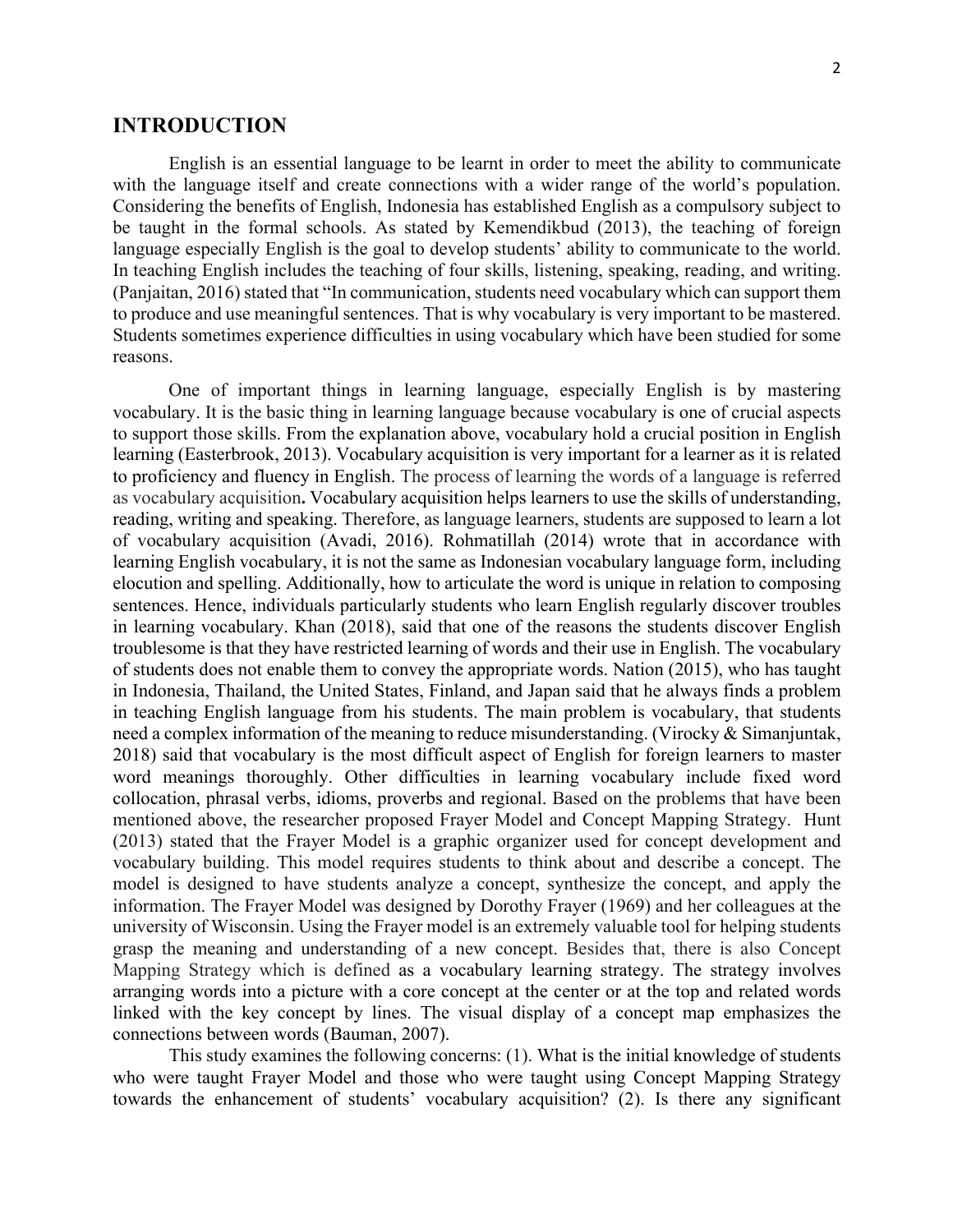difference in vocabulary acquisition between those who were taught using Frayer Model and those who were taught using Concept Mapping Strategy? (3). What are students' responses after they were taught using Frayer Model and Concept Mapping Strategy?

Regarding the research questions above, the hypotheses of this study are:

Null Hypothesis (Ho): There is no significant difference between students who are taught using FM and students who are taught using CMS technique to enhance students' vocabulary acquisition. Alternative Hypothesis (Ha): There is a significant difference between students who are taught using FM and students who are taught using CMS to enhance students' vocabulary acquisition.

### **LITERATURE REVIEW**

#### **A. Language Proficiency**

Several applied linguists and methodologists have been attracted towards language proficiency studies and have worked on it. One of the recommendations of that commission was developing a standard way of rating language proficiency. Proficiency as having sufficient ability in language for a particular purpose. Many misconceptions about students' abilities, capabilities, and even fundamental intelligence are related to the way in which language proficiency has been defined. Specifically, students' conversational fluency in English is often mistaken as a reflection of their out-and-out proficiency in language. Language proficiency is defined as an individual's skill in language use for a specific purpose, and it can be evaluated through the application of a proficiency test (Gharbavi & Mousavi, 2012).

#### **B. Vocabulary Acquisition**

To support the students' language proficiency, they need to learn about vocabulary acquisition. Naeimi and Foo (2015) stated that vocabulary acquisition learning has long been considered as one of the essential components for developing language learning. However, language learners are required not only concerned about memorizing definitions but also integrating vocabulary meaning into their present knowledge. Many strategies such as direct or indirect ones maybe integrated to enhance vocabulary acquisition. Direct strategies emphasized that vocabulary can be learnt using tools such as dictionaries and vocabulary lists that make the students pay more attention into explicit interaction with the meaning and form of vocabulary. On the other hand, indirect strategies enhance learning indirectly. Indirect learning of vocabulary acquisition is defined as a strategy of word learning which arises without the particular intention to emphasize on word

As stated by Avadi (2016), that vocabulary acquisition is very important for a learner as it is related to proficiency and fluency in English. The process of learning the words of a language is referred as vocabulary acquisition. Vocabulary acquisition helps the learner to use the skills of understanding, reading, writing and speaking.

#### **C. Challenges in Enhancing Vocabulary Acquisition**

The researcher found four challenges for the students to increase their vocabulary. The first one is about Idioms. Basari (2015), stated that in the process of translation where there are units that cause a problem of transferring to its full meaning in the translation. One of the units is idioms;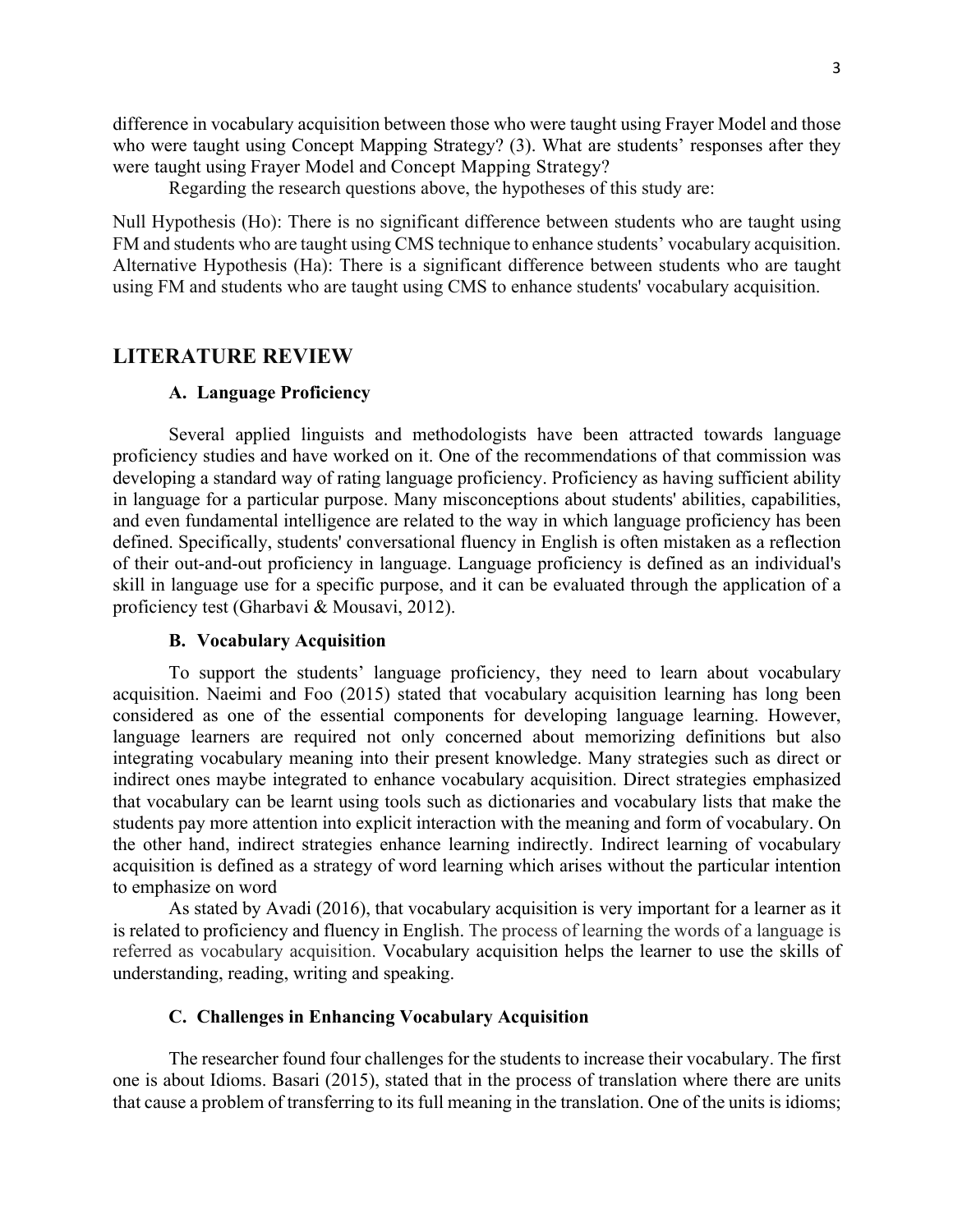this unit has been an interesting issue in translation. Idioms or idiomatic expressions are often used in both formal or casual situation and written or verbal communication. Idioms are colorful and fascinating unit of a language use; it shows the style in how a message is delivered. In matter of style, there are various ways and options to deliver a message. Idioms is an expression that sometimes people find it difficult to understand the meaning of the word, but the phrasal verb sometimes have meanings that can easily be guessed. In other words, idioms are more complicated in understanding the meaning then compared to phrasal verb.

Al-Otaibi (2018) said that phrasal verb is one of the English structures that pose great challenges among EFL learners despite the uncountable benefits emanating from proper use of them. English phrasal verbs are hugely frequent in everyday communication, especially in the informal register. Although, the common existence of phrasal verbs is in English conversational, but it does not mean the complete absence of this grammatical construction in formal written or verbal speech because understanding the language will be difficult if the students are not quite familiar with the meanings of phrasal verbs.

The third is about collocations. Collocation is the element that usually accompanys words. Alotaibi also said that "while without grammar very little can be conveyed, without vocabulary nothing can be conveyed". It is accepted that choosing words carefully in specific situations is more necessary than choosing grammatical structures. Consequently, one may argue that since collocations enhance second language learners' knowledge of vocabulary in the target language, their acquisition is vital (Alotaibi, 2015).

The last is about Pronouns. As stated by Nguyen (2017), that in many academic writing textbooks and style guides the use of pronouns is not encouraged. This is particularly problematic for non-native speakers of English who are trying to express themselves in a second language as, although personal pronouns are a clear signal of the writers' identity and presence in a text, they are usually advised not to use them.

#### **D. Frayer Model**

From the challenges that are explained above, Frayer Model is a good strategy to help the learners. (Hidayah, 2014) stated that the Frayer Model is a strategy that helps students understand concepts and is an excellent graphic organizer that can be used as a basis for writing even with the youngest of students. It allows students to see what a concept is and what is not. The Frayer Model was designed by Dorothy Frayer (1969) and her colleagues at the University of Wisconsin. Students also demonstrate their understanding by providing examples and non-examples. The Frayer Model is especially useful for teaching vocabularies that describes concepts or vocabulary that describes concepts students may already know but cannot yet clearly define.

The Frayer Model layout can be adapted to English language learners and younger students by asking them to write a definition and associated characteristics instead of essential and nonessential characteristics. In addition, teacher can model the Frayer Model with pictures and drawings. The Frayer Model is an effective model of teaching and learning vocabulary (Urquhart and Frazee, 2012).

However, the reason for using the Frayer Model to teach vocabulary comes from its ability to provide an excellent format for students. It allows students not only determine the meaning of words but also provide their relevant characteristics, examples and non-examples. Therefore, the model is very beneficial for students to develop their vocabulary knowledge. (Talah, 2015).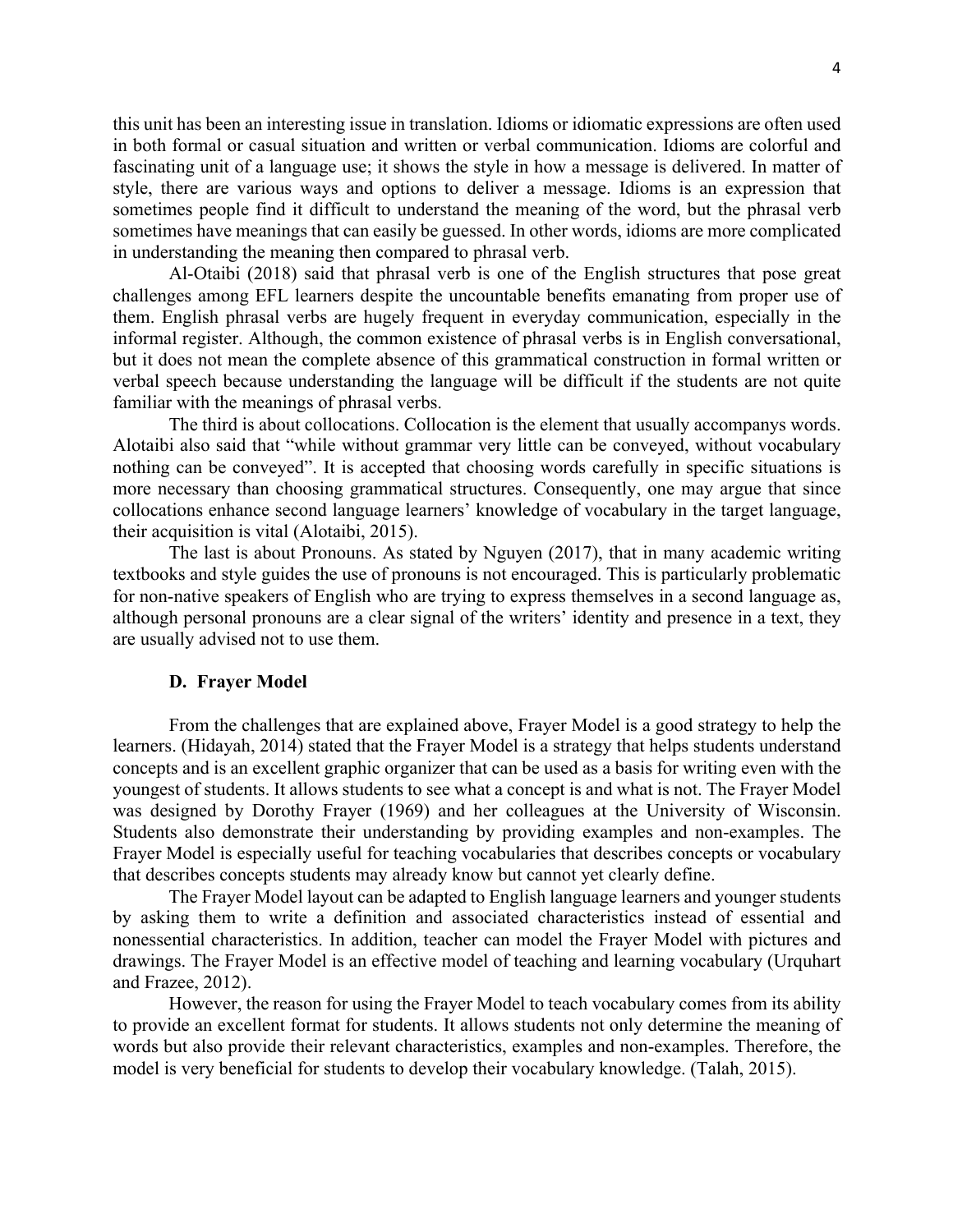#### **E. Concept Mapping Strategy**

Bauman (2007) stated concept mapping is a vocabulary learning strategy. The strategy involved arranging words into a picture with a core concept at the center or at the top and related words linked with the key concept by lines. The visual display of a concept map emphasized the connections between words.

Concept-mapping would be an excellent strategy that depends on the purpose for using it may help learners from cognitive and meta-cognitive perspective. Based on its structure, conceptmapping strategy can be used as a knowledge representation tool to provide opportunity for learners to focus on understanding the words, understand the connection between them, organize their thoughts, and build a logical connection between them, visualize the relationship between concepts in a systematic way, and reflect their understandings. The mapping strategy was useful to students not only in unifying related terms and concepts, but also in assisting them to visualize connections between vocabulary and their own interests and experiences (Khoshsima and Saed, 2015).

Adopting concept mapping in vocabulary learning provides a framework for organizing conceptual information in the process of defining a word. A typical concept mapping or graphic organizer places the vocabulary word at the center and includes additional links or concepts connected to the central word. Before reading a text, it is advantageous to become acquainted with key vocabulary terms that will guide the reading and analysis of the text. The use of concept mapping was associated with the increase in vocabulary knowledge, comprehension, and inferential knowledge (Liu, 2016).

## **METHODOLOGY**

In this research, the researcher used comparative design to compare the students' enhancement about vocabulary acquisition by using FM and CMS between the comparative groups. In the beginning, the two groups were given pretest to know the ability of the respondent. After that, both groups were treated with different treatment and finally, at the end of the meeting, both groups had a post-test to see whether there is an enhancement on student's vocabulary acquisition or not.

| Group | <b>Pre-test</b> | <b>Treatment</b> | Post-test |
|-------|-----------------|------------------|-----------|
|       |                 |                  |           |
|       |                 |                  |           |

**Table 1. Research Design**

Explanation,

- O : Vocabulary Test
- X1 : Frayer Model
- X2 : Concept Mapping Strategy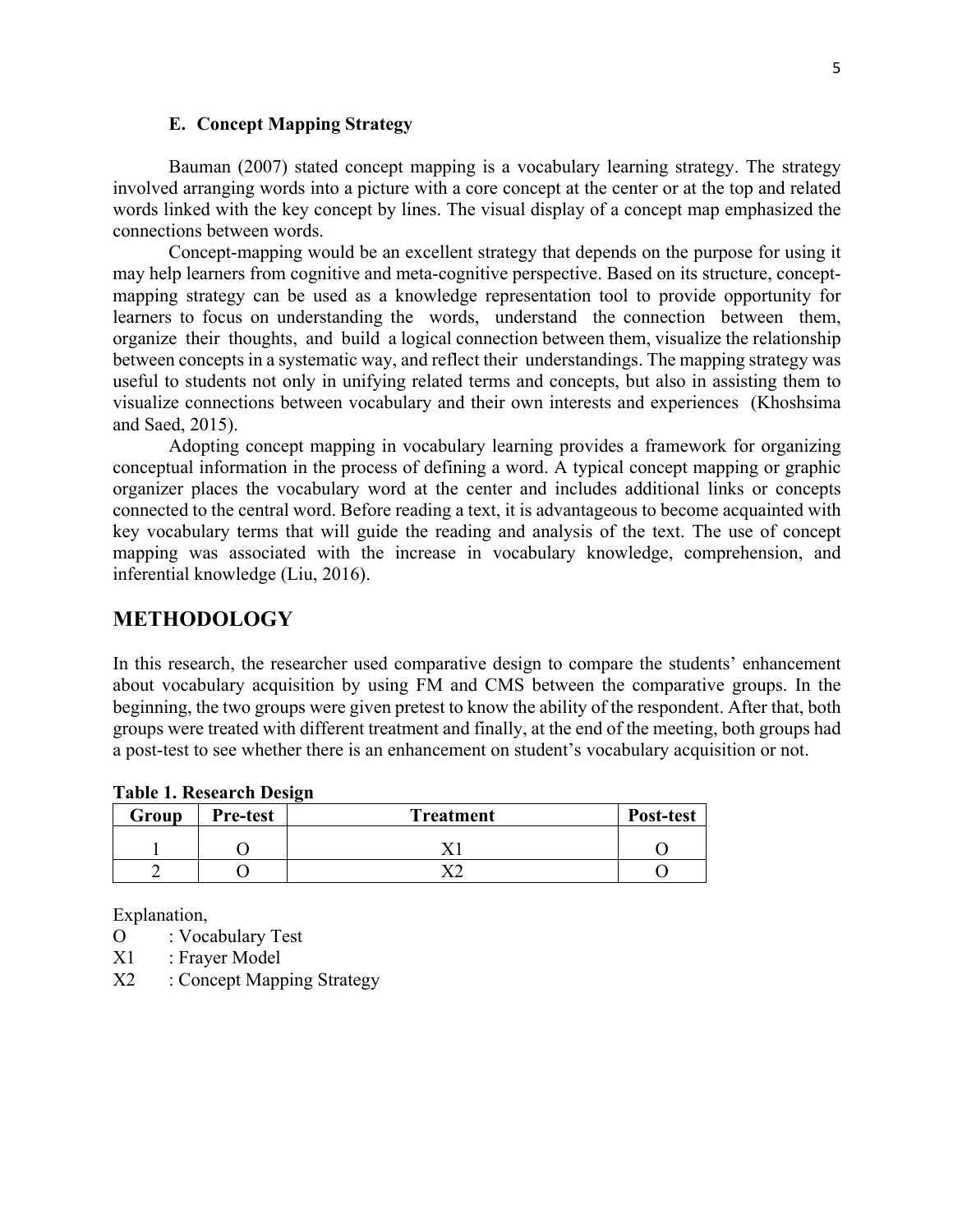### **Population and Sample**

The population of this study were all the students of grade XI and the samples of this study are two classes of grade XI at SMAN 1 Parongpong. The researcher used both classes to apply the different treatments, which are Frayer Model and Concept Mapping Strategy.

### **Research Instrument**

The instruments were pre-test and post-test that was administered at the beginning and at the end of the program. For the pre-test the students were given vocabulary test in the form of the total number of approximately 25 multiple-choice questions, to see students' prior ability and vocabulary achievement level.

### **Procedures of Data Collection**

In gathering data, the researcher used the following steps:

### **Conducting the Pilot Test**

The pilot test was conducted to know whether the test given was valid or not, and to know if the questions provided are suitable for the subjects. The test was adopted from the material that was taught for the senior high school level. It consisted of 50 multiple-choice questions test.

### **Conducting Pre-test**

The post-test which is the same as the pre-test was administered after giving the treatment to the students to see if their vocabulary enhancement increased. Post-test was used to examine the effectiveness of the techniques.

### **Giving Treatment**

After administering the pre-test, the treatment was given to both classes. The procedures of teaching through Frayer Model was adopted from Hidayah (2014) while the procedures of teaching through Concept Mapping Strategy was adopted from Journal (2007).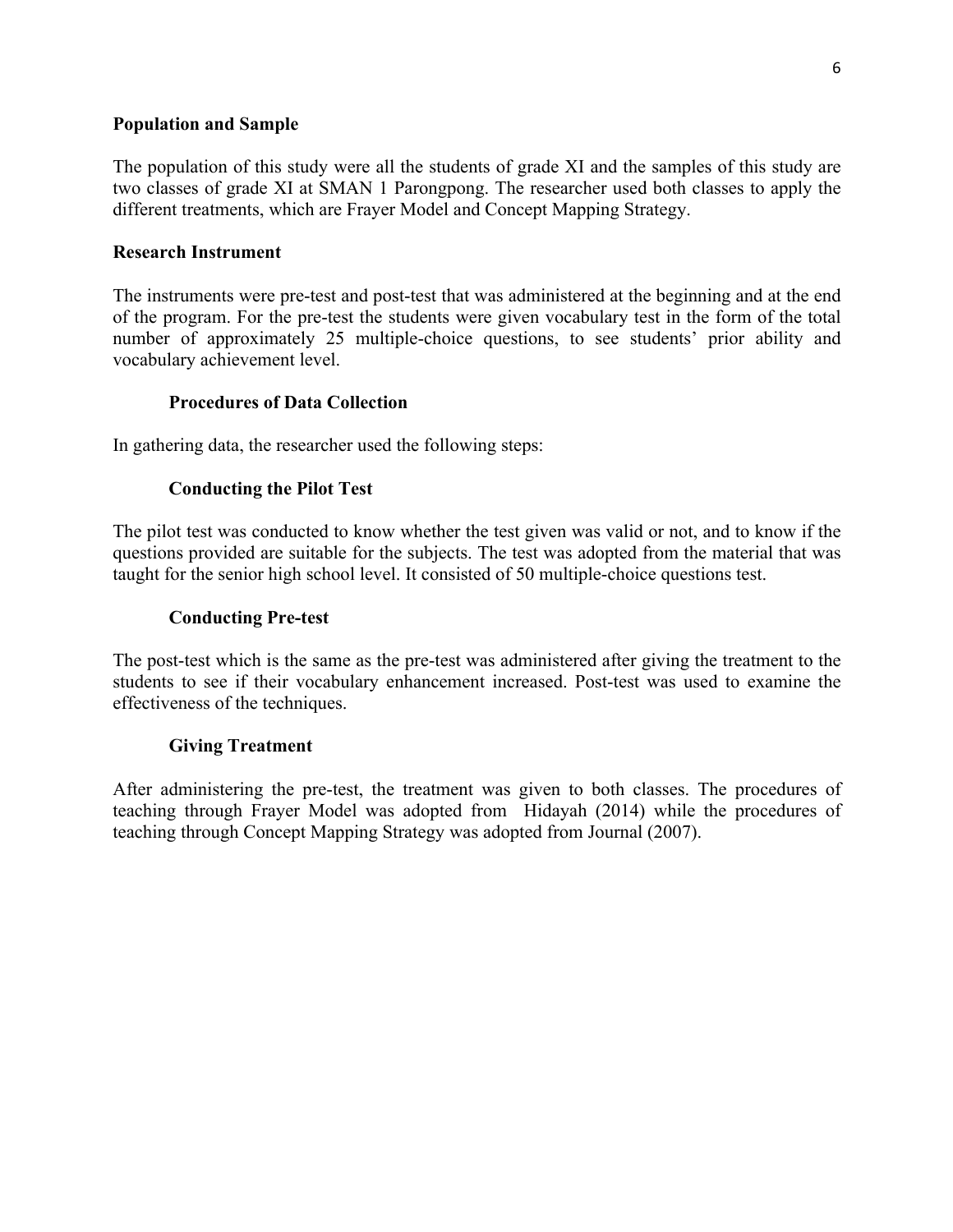**Table 2. Procedures of Strategies**

|                                                                                                                                                                                                                                                                                                                                                                                                                                                                                                                                                                                                                                                                                                                                                                                      | <b>Procedures of Concept Mapping</b>                                                                                                                                                                                                                                                                                                                                                                                                                                                                                                                                                                                                                                                                                                                                                                                                                                                                                                                                                                                                                                                                                   |
|--------------------------------------------------------------------------------------------------------------------------------------------------------------------------------------------------------------------------------------------------------------------------------------------------------------------------------------------------------------------------------------------------------------------------------------------------------------------------------------------------------------------------------------------------------------------------------------------------------------------------------------------------------------------------------------------------------------------------------------------------------------------------------------|------------------------------------------------------------------------------------------------------------------------------------------------------------------------------------------------------------------------------------------------------------------------------------------------------------------------------------------------------------------------------------------------------------------------------------------------------------------------------------------------------------------------------------------------------------------------------------------------------------------------------------------------------------------------------------------------------------------------------------------------------------------------------------------------------------------------------------------------------------------------------------------------------------------------------------------------------------------------------------------------------------------------------------------------------------------------------------------------------------------------|
| <b>Procedures of Frayer Model</b>                                                                                                                                                                                                                                                                                                                                                                                                                                                                                                                                                                                                                                                                                                                                                    | <b>Strategy</b>                                                                                                                                                                                                                                                                                                                                                                                                                                                                                                                                                                                                                                                                                                                                                                                                                                                                                                                                                                                                                                                                                                        |
| first<br>Teacher should<br>First step:<br>distribute copies of Frayer Model<br>graphic organizer, which is a concept<br>phrase or a single word, depending on<br>the needs of the students and the lesson<br>objective.<br>Second step: Student must determine<br>the definition of the concept. Students<br>can use their textbooks or a variety of<br>resources to develop a definition that is<br>clear, concise and easy to understand.<br>Third step: Teacher helps the students<br>to determine the characteristics or<br>attributes of this concept.<br>Fourth step: Finally, determine as a<br>class what the concept is and what is<br>not. Encourage students to generate<br>their own examples and allow time for<br>students to discuss their finding with the<br>class. | First step: Student will create the map<br>using the concept.<br>Second step: Consider the hierarchical<br>structure of the map and where to place<br>the question or word on the blank paper.<br>Third step: Write the question or a word<br>on the top of the concept map, write down<br>important related concepts below the<br>central question or topic (these become<br>sub-concepts).<br>Fourth step: Draw a circle or rectangle<br>around each sub-concept, stop and look at<br>the map and begin to categorize the<br>subtopics.<br>Fifth step: Revise and / or remove<br>unnecessary words. Use colored pencils<br>or markers to thematically organize the<br>sub-concepts by coloring in the shapes,<br>draw arrows and / or lines to and from<br>concepts to show their relationships, add<br>a label on each arrow or line that<br>describes the relationships between<br>concepts<br>Sixth step: Review the completed<br>concept map by asking the question,<br>"Does"<br>this<br>make<br>sense<br>to<br>$me?$ ".<br>Remembering that concept maps can be<br>as unique as the individual who created it. |

#### **Post-test**

A post-test was conducted to check the result after applying the treatment using FM and CMS strategies, at the end of the meetings. The post-test which contains the same question with a pretest in the different arrangement was administered to both comparative groups.

### **Data Analysis on Pilot Test**

The pilot test was conducted to measure the validity, reliability, level of difficulty and discrimination of the instrument. Baker (1994) stated that a pilot test can also be the pre-testing or 'trying out' of a research instrument.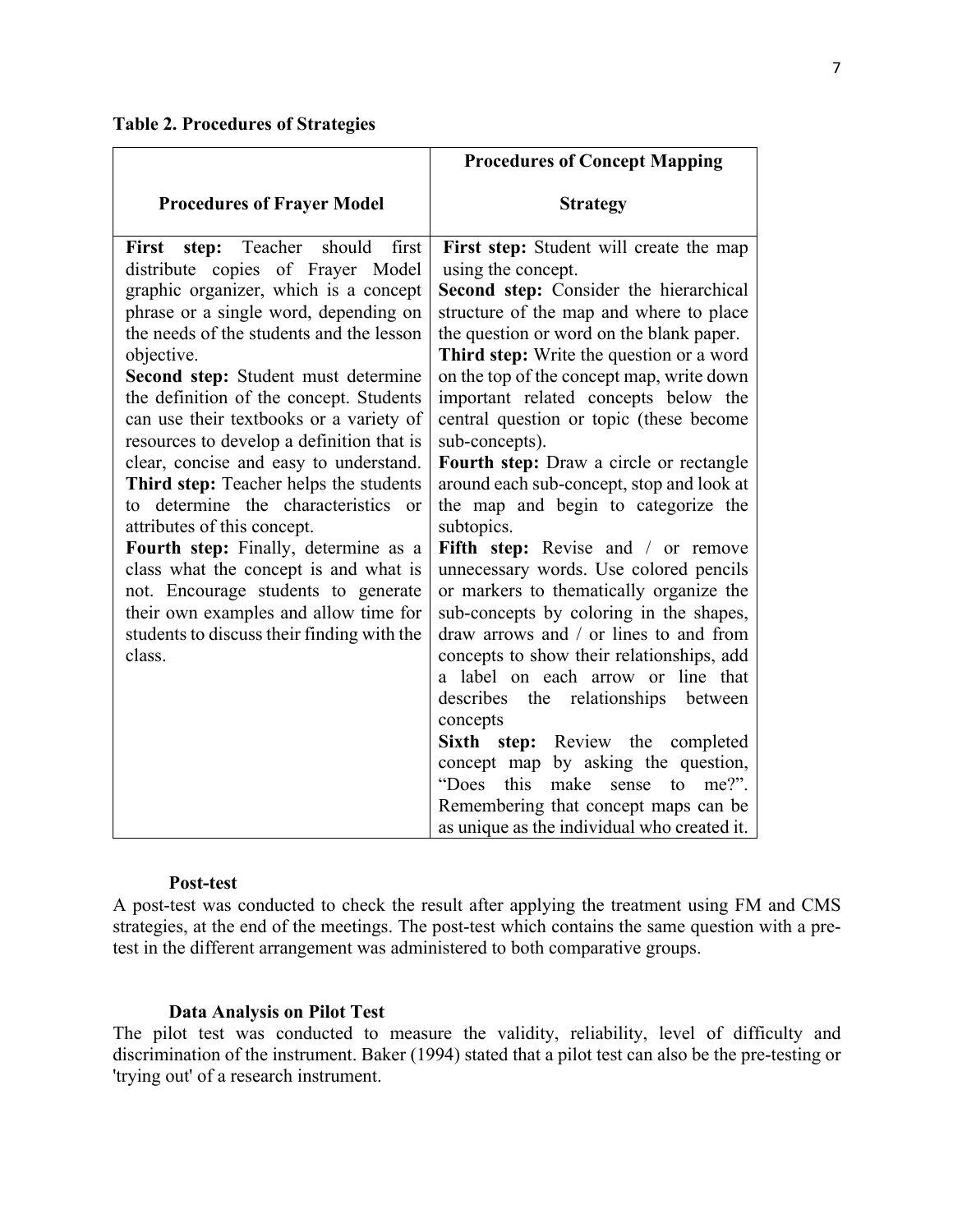#### **Validity**

The validity test was intended to find out whether the instrument is suitable to be used in the research. The following formula is used to test the validity of the instrument.

$$
r_{xy} = \frac{N\sum XY - (\sum x)(\sum Y)}{\sqrt{[N\sum X^2 - (\sum X)^2][N\sum Y^2 - (\sum Y)^2]}}
$$

Where,

 $r_{xy}$  = product correlation coefficient

 $X =$ Score item

 $Y = Total Score$ 

 $N =$  Number of participants

#### **Table 3. Validity Criteria**

| $r_{\rm xv}$                   | Interpretation |
|--------------------------------|----------------|
| $0.80 \le r_{\rm xv} \le 1.00$ | Very high      |
| $0.60 \le r_{xy} \le 0.79$     | High           |
| $0.40 \leq r_{xy} \leq 0.59$   | Moderate       |
| $0.20 \le r_{xy} \le 0.39$     | Low            |
| $0.00 \le r_{xy} \le 0.19$     | Very low       |

#### **The result is as follows**:

#### **Table 4. Validity**

| <b>Number of Question</b>           | $r_{\rm xv}$               | Interpretation |
|-------------------------------------|----------------------------|----------------|
| 45                                  | $0.80 \le r_{xy} \le 1.00$ | Very high      |
| 5, 16, 44,                          | $0.60 \le r_{xy} \le 0.79$ | High           |
| 3,7,13,19,21,22,23,25,26,30,40,41,  | $0.40 \le r_{xy} \le 0.59$ | Moderate       |
| 1,8,9,11,12,17,18,20,24,27,28,29    | $0.20 \le r_{xy} \le 0.39$ | Low            |
| ,33,35,36,39,43,46,47,48,49,        |                            |                |
| 2,4,6,10,14,15,31,32,34,37,38,42,50 | $0.00 \le r_{xy} \le 0.19$ | Very low       |
|                                     |                            |                |

Based on the result above, there was 1 item that was very high. There were, 3 items that were high, 12 items moderate, 21 items low, 13 items were very low. Therefore, it can be concluded that the items that were categorized as very low are not valid.

#### **Reliability**

Reliability of a test according to Masriyah (1999: 9) is the level of stability or the stability of the measurement results. A reliable measuring tool is a measuring instrument that is used to measure the same thing repeatedly, and the results are relatively the same. The formula that will be used to find the reliability of the instrument is Alpha's formula:

(Arikunto, 2009)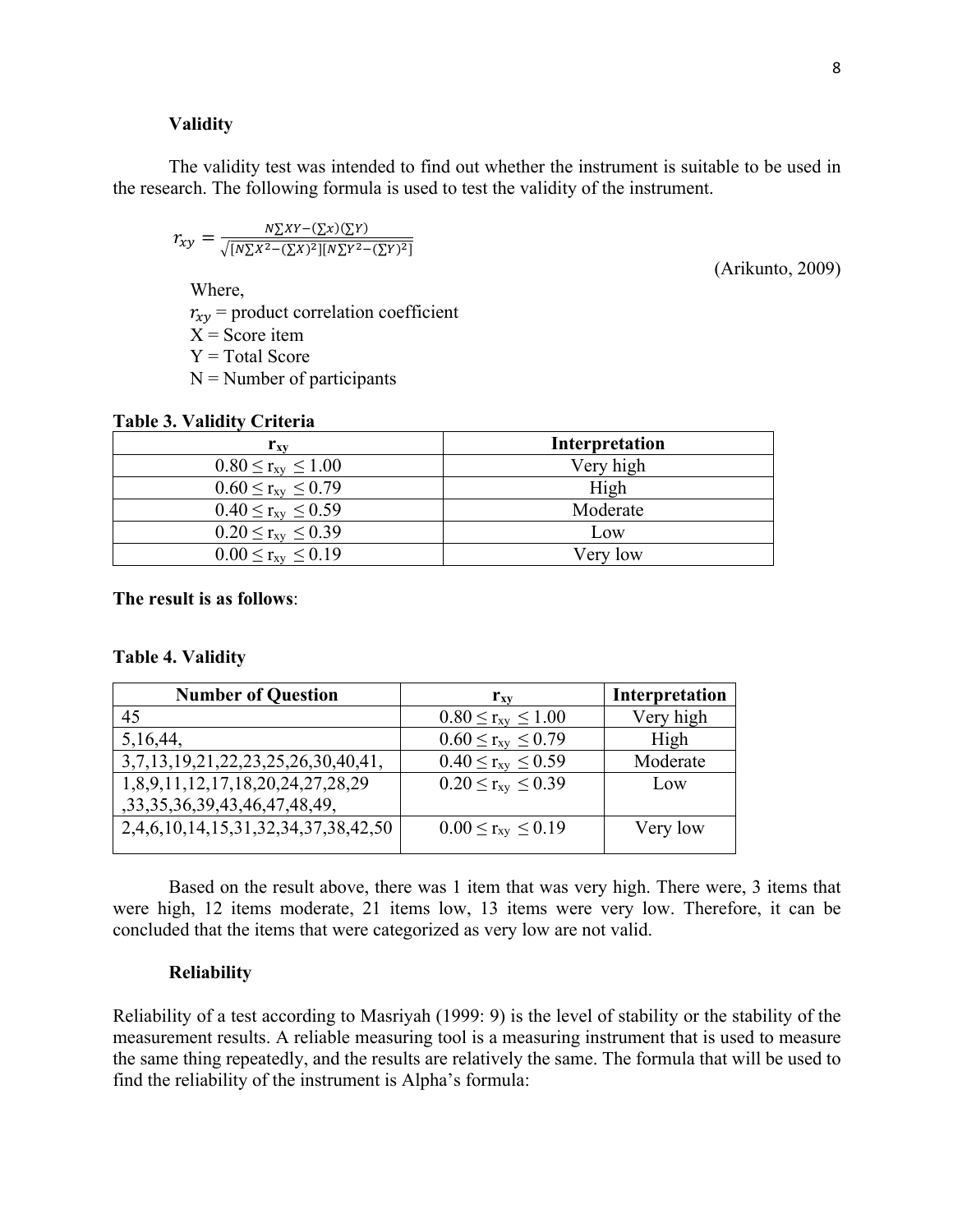$$
r_{11=\left(\frac{n}{n-1}\right)\left(\frac{S^2-\sum pq}{S^2}\right)}
$$

(Arikunto, 2012)

Where,  $r_{11}$ : Reliability all test N : Total number of questions  $\Sigma_{pq}$ : Total score of each question variance  $S^2$ : Variance

Here is the criterion of reliability level according to Arikunto (2009):

#### **Table 5. Classification of Reliability**

| <b>Coefficient Reliability</b> | <b>Interpretation</b> |
|--------------------------------|-----------------------|
| $0.80 - 0.99$                  | Very high             |
| $0.66 - 0.79$                  | High                  |
| $0.50 - 0.65$                  | Low                   |
| < 0.50                         | Very low              |
|                                |                       |

#### **The result is as follows:**

#### **Table 6. Classification**

| Mean           | $\mathcal{L}$<br>.44     |
|----------------|--------------------------|
| Correlation XY | 0.63                     |
| Realibity      | $\overline{\phantom{m}}$ |

Based on the result of realibility 0.77, then it can be categorized as high.

#### **Discrimination Index**

Discriminate index according to Ratumanan (2003) states how far the ability of the question is able to distinguish between smart student group with the weak group. The differentiation of the test items is calculated by the formula:

$$
D = \frac{B_A}{J_A} - \frac{B_B}{J_B} = P_A - P_B
$$

(Arikunto, 2009)

Where,

D : Discriminate index

J : Number of the test participants

 $J_A$ : Number of lower group participant

 $J_B$ : Number of lower group participant

 $B_B$ : Number of upper group participants who answer the question correctly

 $B_A$ : Number of lower group participants who answer the question correctly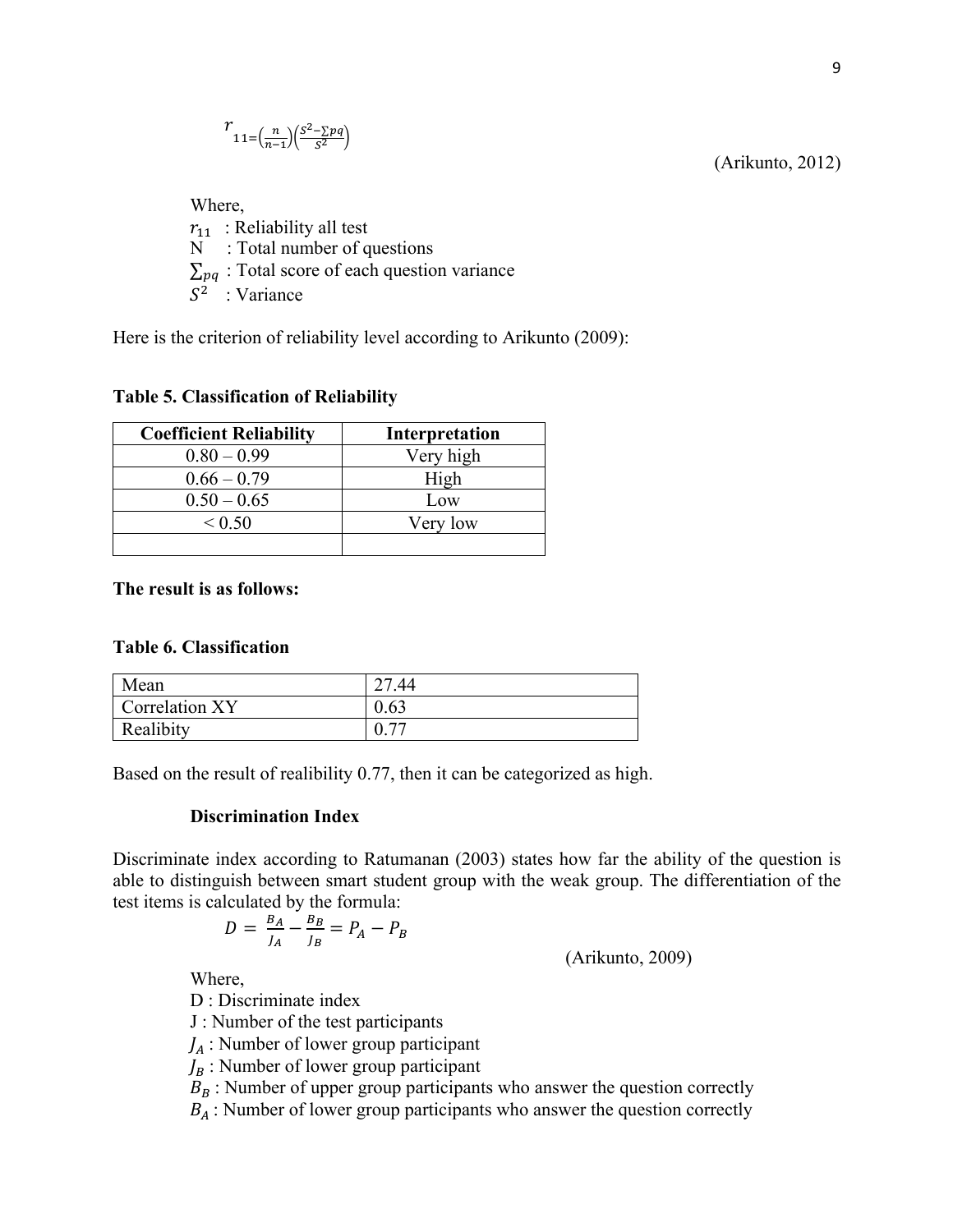$B_A$  $\frac{B_A}{J_A}$  = : proportion of upper group students who answer the test item correctly  $B_B$  $\frac{B_B}{B_B}$  = : proportion of lower group students who answer the test item correctly

To interpret the value of discrimination index with the use of distinguishing classification from Arikunto (2009), and it is shown in the table below:

### **Table 7. Criteria of Discriminate Index**

| <b>Discriminate Index (D)</b> | Interpretation |
|-------------------------------|----------------|
| < 0.00                        | Very bad       |
| $0.00 - 0.20$                 | Poor           |
| $0.21 - 0.40$                 | Satisfactory   |
| $0.41 - 0.70$                 | Good           |
| $0.71 - 1.00$                 | Excellent      |

**The result as follows:**

### **Table 8. Discriminate Index**

| <b>Number</b>                    | Discriminate Index (D) | Interpretation |
|----------------------------------|------------------------|----------------|
| 2, 10, 14, 15, 18, 31, 34, 36,   | ${}_{0.005}$           | Very bad       |
| 37, 38, 42, 43, 47, 50           |                        |                |
| 4,6,20,27,32,33,46,49            | $0.00 - 0.20$          | Poor           |
| 1,3,11,12,17,28,35,39,40,48      | $0.21 - 0.40$          | Satisfactory   |
| 5,7,8,9,19,21,22,23,24,25,26,29, | $0.41 - 0.70$          | Good           |
| 30,41                            |                        |                |
| 13, 16, 44, 45                   | $0.71 - 1.00$          | Excellent      |

Based on the table above, there were 14 items in very bad category, 8 questions in poor category, 10 items in satisfactory category, 14 items in good category and 4 items in excellent category.

### **Level of Difficulty**

The level of difficulty according to Masriyah (1999) is expressed in the difficulty index (number of difficulty index) which shows the proportion of students who correctly answered the question. The bigger the index of difficulty, the easier it is. Conversely, the smaller the difficulty index, the more difficult the item is.

The difficulty index of a test item can be calculated by the formula:

$$
P = \frac{B}{JS}
$$
 (Arikunto, 2009)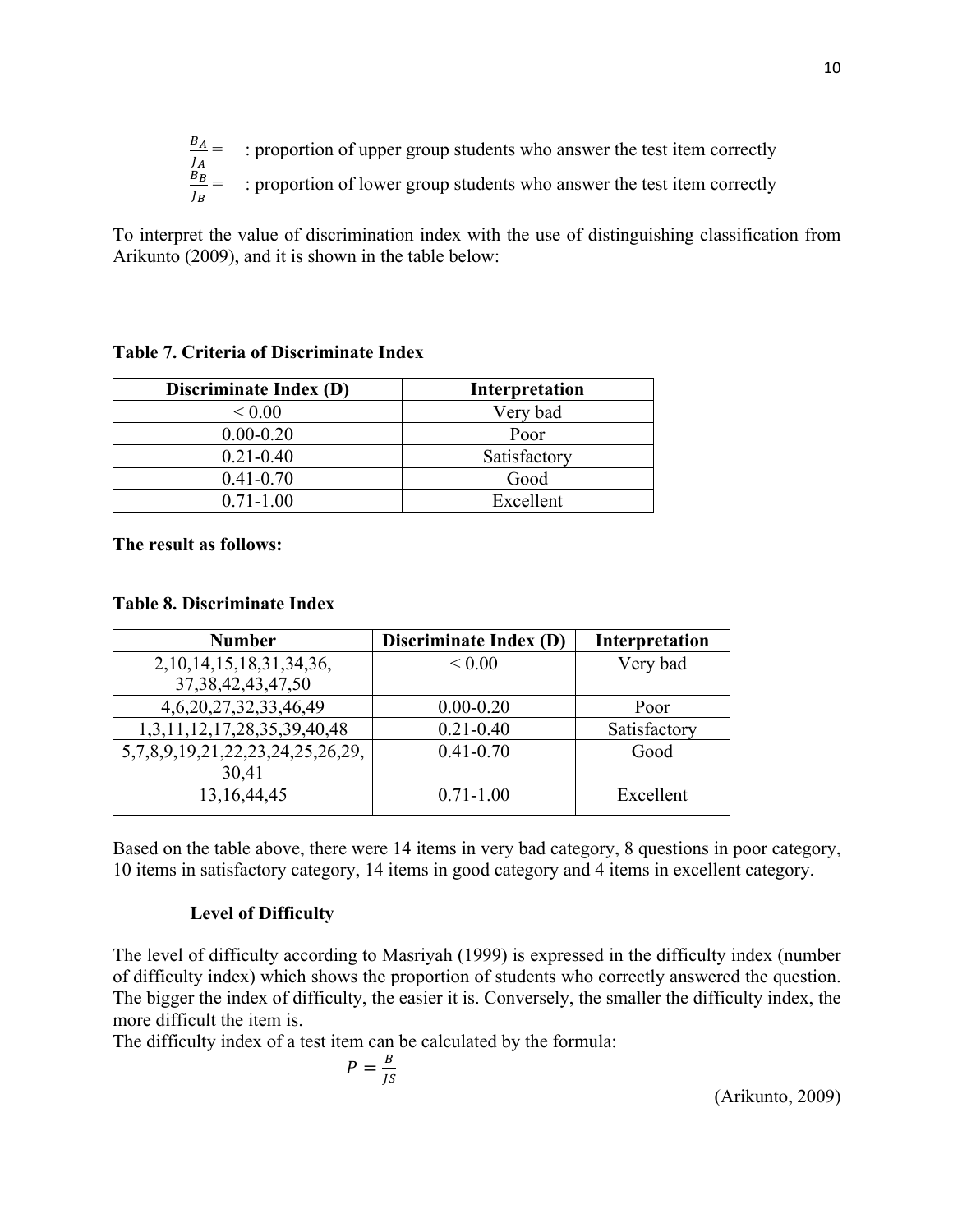Where,  $P =$  Difficulty index of test item B= The number of students who answer correctly  $K =$ The number of participants in the test

The classification of difficulty level according to Arikunto (2009):

**Table 9. Criteria of Difficulty Level**

| <b>Index of Difficulty (P)</b> | <b>Difficulty Degree</b> |
|--------------------------------|--------------------------|
| ${}_{0.005}$                   | Very difficult           |
| $0.00 - 0.30$                  | Difficult                |
| $0.31 - 0.70$                  | Moderate                 |
| $0.71 - 1.00$                  | Easy                     |
| >1.00                          | √erv easv                |

#### **The result is as follows:**

### **Table 10. Difficulty Level**

| <b>Number</b>                                          | Level of<br><b>Different</b> | <b>Difficulty</b><br><b>Degree</b> |
|--------------------------------------------------------|------------------------------|------------------------------------|
|                                                        | ${}< 0.00$                   | Very difficult                     |
| 3,4,10,11,19,20,25,40,41,42,                           | $0.00 - 0.30$                | Difficult                          |
| 2,5,7,8,9,12,13,15,16,17,18,21,22,23,                  |                              |                                    |
| 24, 26, 29, 30, 31, 35, 36, 37, 38, 43, 44, 45, 48, 50 | $0.31 - 0.70$                | Moderate                           |
| 1,6,14,27,28,32,33,34,39,46,47,49,                     | $0.71 - 1.00$                | Easy                               |
|                                                        | >1.00                        | easy                               |

Based on the result above, there were 10 items that were difficult, 28 items that were moderate and 12 items were easy.

### **The Recapitulation of The Result of Pilot Test**

This research used (25) questions for pre-test as well as post-test. To analyze the result of the data, Anates program will be used.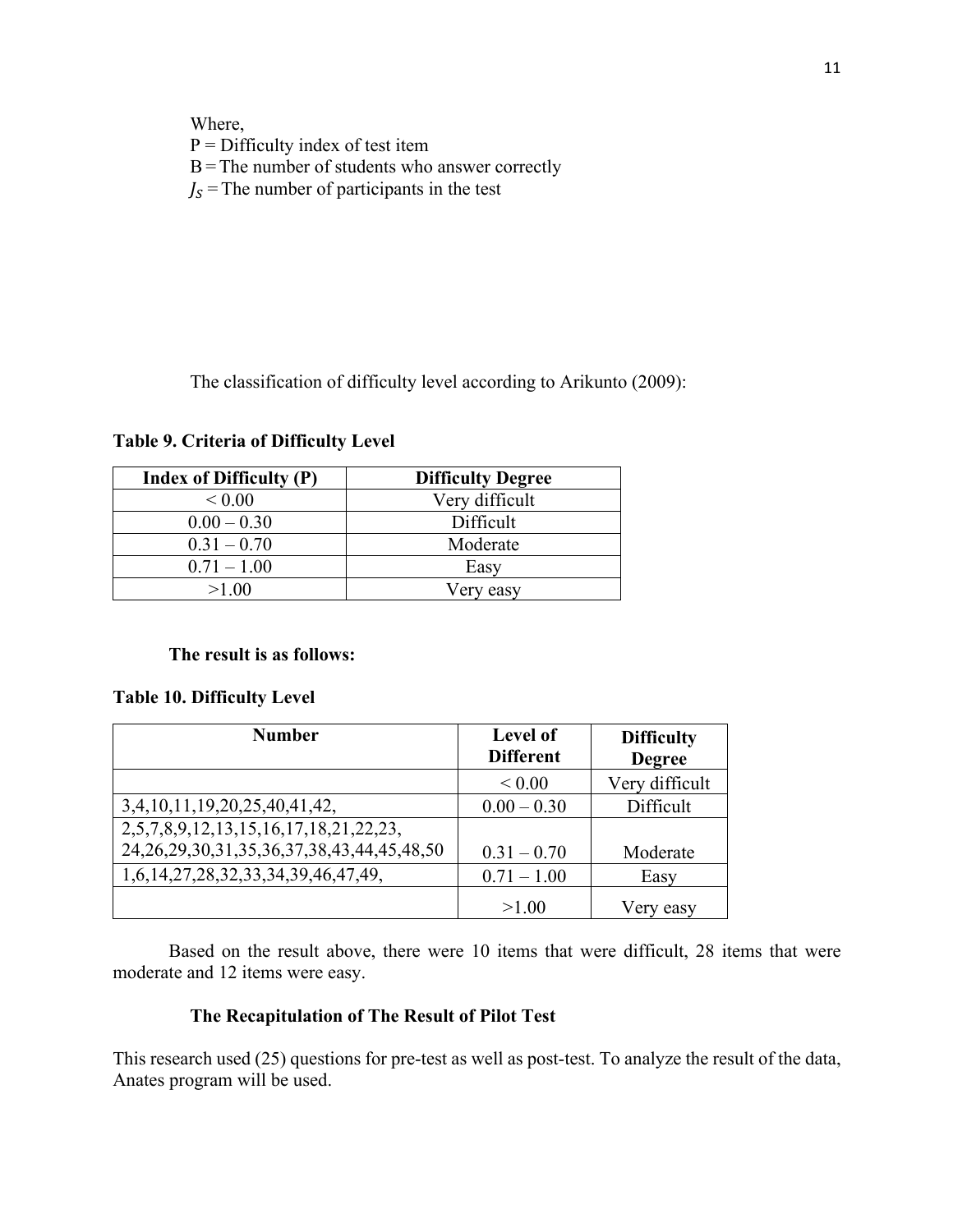| Number of   Validity<br>question |          | <b>Difficult level</b> | <b>Discrimination</b> |
|----------------------------------|----------|------------------------|-----------------------|
| 1                                | Low      | Easy                   | Satisfactory          |
| $\overline{2}$                   | Very Low | Moderate               | Very Bad              |
| 3                                | Moderate | Difficult              | Satisfactory          |
| $\overline{4}$                   | Very Low | Difficult              | Poor                  |
| $\overline{5}$                   | High     | Moderate               | Good                  |
| 6                                | Very Low | Easy                   | Poor                  |
| $\overline{7}$                   | Moderate | Moderate               | Good                  |
| $\,8\,$                          | Low      | Moderate               | Good                  |
| 9                                | Low      | Moderate               | Good                  |
| 10                               | Very Low | Difficult              | Very Bad              |
| 11                               | Low      | Difficult              | Satisfactory          |
| 12                               | Low      | Moderate               | Satisfactory          |
| 13                               | Moderate | Moderate               | Excellent             |
| 14                               | Very Low | Easy                   | Very Bad              |
| 15                               | Very Low | Moderate               | Very Bad              |
| 16                               | High     | Moderate               | Excellent             |
| 17                               | Low      | Moderate               | Satisfactory          |
| 18                               | Low      | Moderate               | Very Bad              |
| 19                               | Moderate | Difficult              | Good                  |
| 20                               | Low      | Difficult              | Poor                  |
| 21                               | Moderate | Moderate               | Good                  |
| 22                               | Moderate | Moderate               | Good                  |
| 23                               | Moderate | Moderate               | Good                  |
| 24                               | Low      | Moderate               | Good                  |
| 25                               | Moderate | Difficult              | Good                  |
| 26                               | Moderate | Moderate               | Good                  |
| 27                               | Low      | Easy                   | Poor                  |
| 28                               | Low      | Easy                   | Satisfactory          |
| 29                               | Low      | Moderate               | Good                  |
| 30                               | Moderate | Moderate               | Good                  |
| 31                               | Very Low | Moderate               | Very Bad              |
| 32                               | Very Low | Easy                   | Poor                  |
| 33                               | Low      | Easy                   | Poor                  |
| 34                               | Very Low | Easy                   | Very Bad              |
| 35                               | Low      | Moderate               | Satisfactory          |
| 36                               | Low      | Moderate               | Very Bad              |
| 37                               | Very Low | Moderate               | Very Bad              |

**Table 11. The Recapitulation of Pilot Test**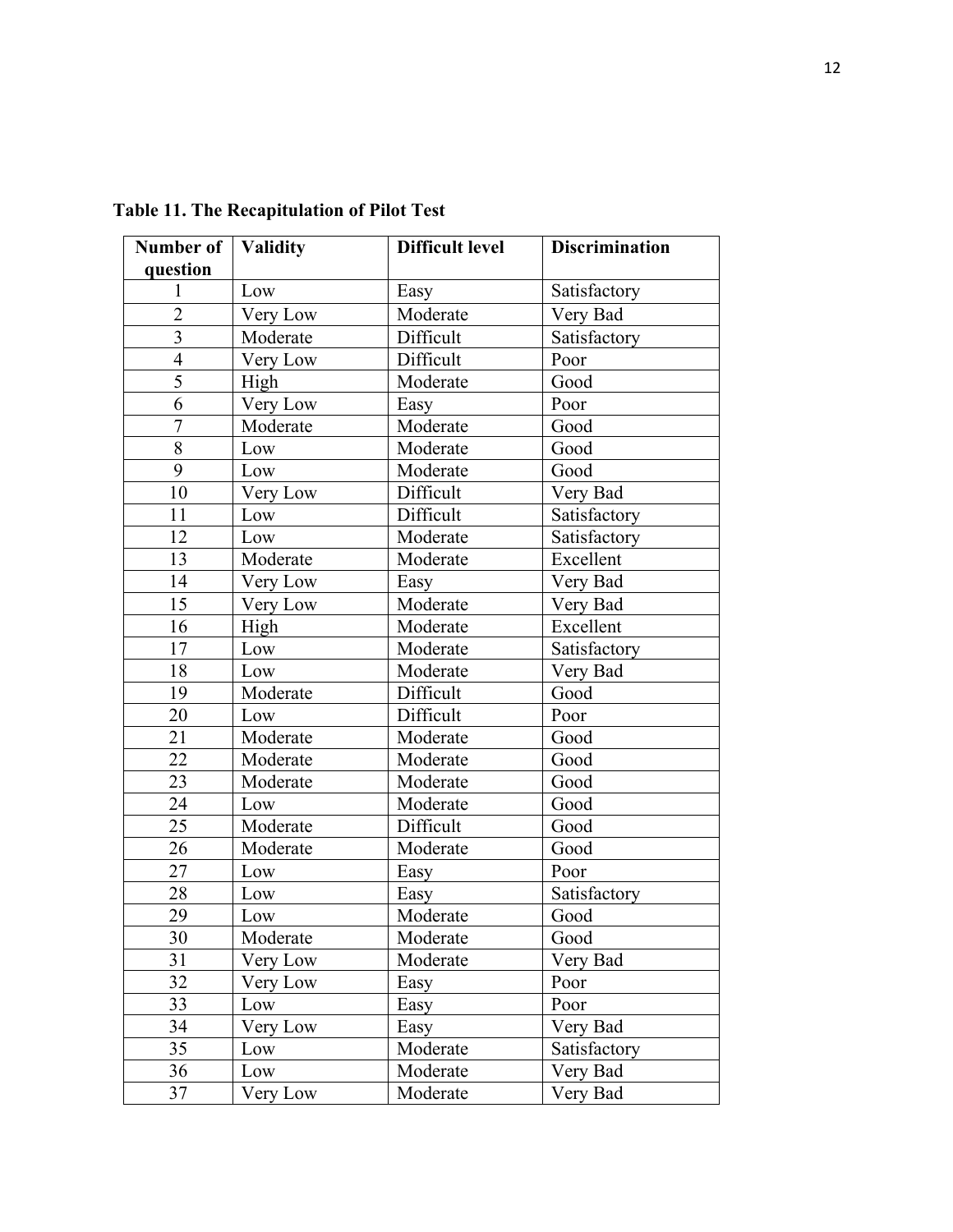| 38 | Very Low  | Moderate  | Very Bad     |
|----|-----------|-----------|--------------|
| 39 | Low       | Easy      | Satisfactory |
| 40 | Moderate  | Difficult | Satisfactory |
| 41 | Moderate  | Difficult | Good         |
| 42 | Very Low  | Difficult | Very Bad     |
| 43 | Low       | Moderate  | Very Bad     |
| 44 | High      | Moderate  | Excellent    |
| 45 | Very High | Moderate  | Excellent    |
| 46 | Low       | Easy      | Poor         |
| 47 | Low       | Easy      | Very Bad     |
| 48 | Low       | Moderate  | Satisfactory |
| 49 | Low       | Easy      | Poor         |
| 50 | Very Low  | Moderate  | Very Bad     |

Based on the recapitulation test, this researcher used 25 questions for pre-test and post-test. There were questions number: 1, 3, 5, 7, 8, 9, 13, 16, 19, 21, 22, 23, 24, 25, 26, 28, 29, 30, 39, 40, 41, 44, 45, 48, 49. Those are based on the result of questions analysis; that the 25 questions were able to measure the students' ability in improving students' vocabulary acquisition and fulfill the indicator of vocabulary acquisition.

### **Non-test Instrument (Student's Response Questionnaire)**

Non-test instrument was given to the students in order to know the students' response toward the lesson and strategy that were used in teaching- learning process. This questionnaire was given after the post test was conducted. The statements in the questionnaire are about Frayer Model and Concept Mapping Strategy in enhancing the students' vocabulary acquisition.

There are four alternate answers in this questionnaire, those are: Strongly Agree (SA), Agree (A), Disagree (D), Strongly Disagree (SD). The completed questionnaire is classified by Arikunto (2012) as follows: The calculation of number of positive responses for each item is on positive items, Strongly Agree (SA), Agree (A), and the negative items, Disagree (D), Strongly Disagree (SD).

1. The Percentage was calculated according to Arikunto (1991) using the following presentation formula as follows:

| <b>Alternative Answer</b> | <b>Score</b> |
|---------------------------|--------------|
| <b>Strongly Agree</b>     |              |
| Agree                     |              |
| Slightly agree            |              |
| Disagree                  |              |

#### **Table 12. Scoring of Student's Response with Positive Item Type**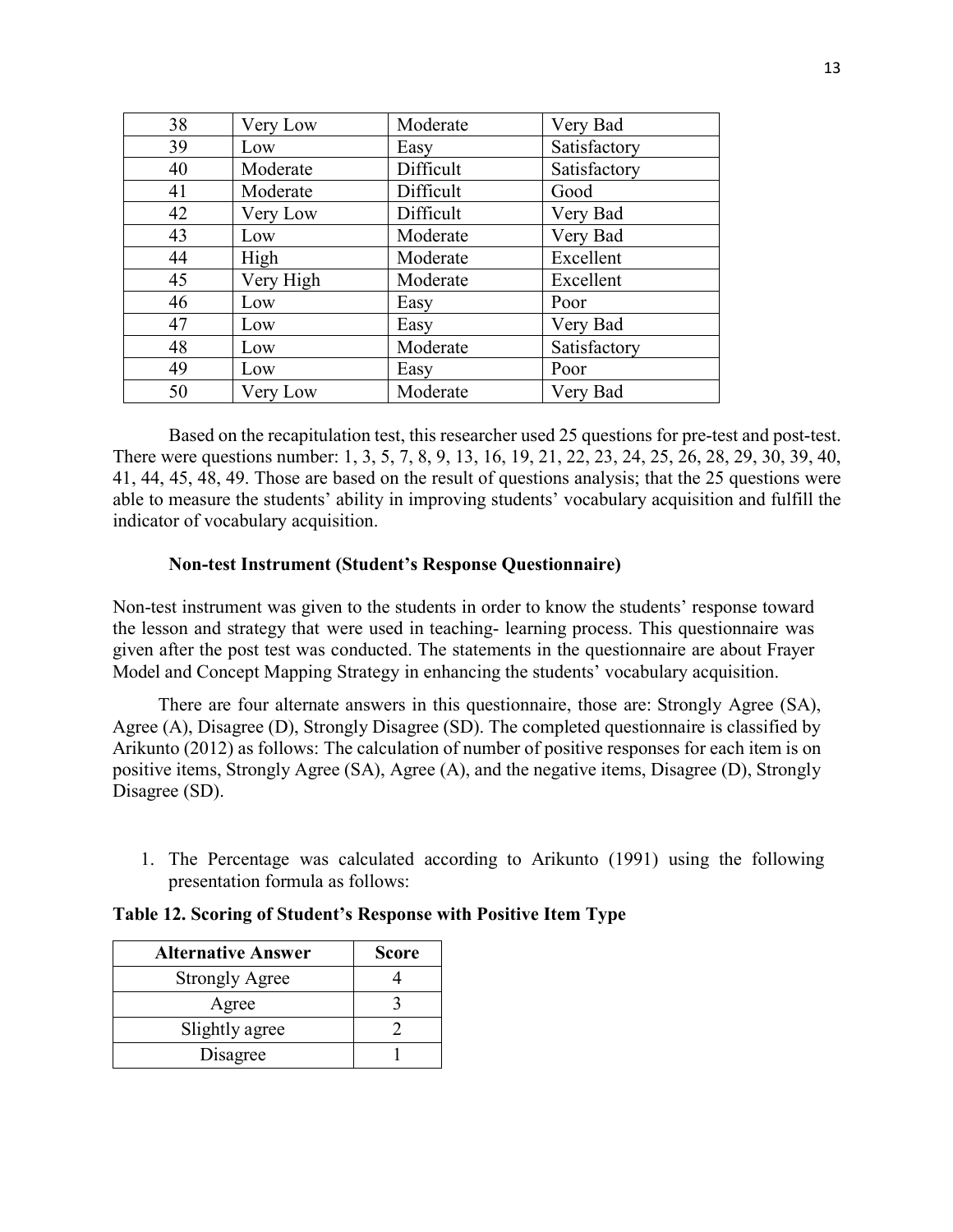For the questionnaire with negative item the scoring reversed, so the criteria are as follow.

|  | Table 13. Scoring of Student's Response with Negative Item Type |  |  |  |  |  |
|--|-----------------------------------------------------------------|--|--|--|--|--|
|  |                                                                 |  |  |  |  |  |

| <b>Alternative Answer</b> | <b>Score</b> |
|---------------------------|--------------|
| <b>Strongly Agree</b>     |              |
| Agree                     |              |
| Slightly agree            |              |
| Disagree                  |              |

The questionnaire has 10 statements, so the maximum score for the questionnaire is 40 and the minimum score is 10. After the data is obtained, then the percentage of student response were calculated with this formula:

$$
R_i = \frac{S_i}{S_{\text{mass}}} x^{100}
$$

 $R_i$  = Student i response score

 $Si = Total of score item of student$ 

 $S_{\text{max}}$  = Maximum score

**Table 14. Interpretation of students' Response**

| <b>Degree in Percentage</b> | Interpretation |
|-----------------------------|----------------|
| 80 < t < 100                | Very Good      |
| 60 < t < 80                 | Good           |
| 40 < t < 60                 | Moderate       |
| 20 < t < 40                 | Bad            |
| t < 20                      | Very Bad       |

### **Statistical Treatment**

The researcher used Statistical Package for Social Science (SPSS) to analyze the data. SPSS is a computer program for statistic computation. The level of significance  $\alpha = 0.05$ .

### **Normalized Gain**

To determine the improvement of students' vocabulary acquisition, the researcher performed an analysis on the results of the pre-test and post-test.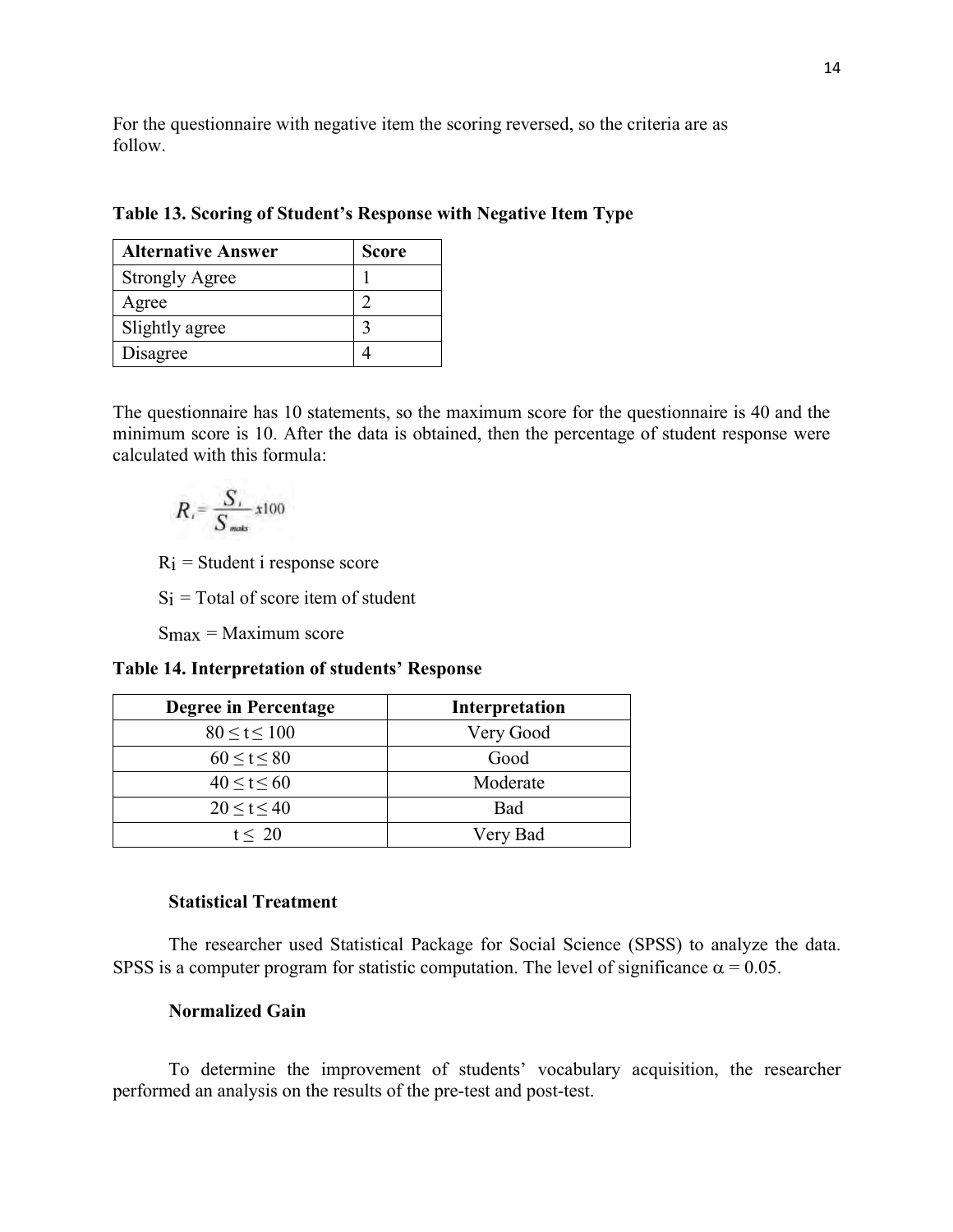Analyzing will be performed using Normalized Gain.

$$
g = \frac{\%posttest - \% pre-test}{100\% - \% pre-test}
$$

(Hake, 1999)

Where, g: average normalized gain % pre-test: percentage of pre-test scores % post-test: percentage of post-test scores

#### **Table 15. The Criteria of Normalized Gain**

| Gain(g)              | Category |
|----------------------|----------|
| $0.71 < g \leq 1.00$ | High     |
| $0.31 < g \leq 0.70$ | Moderate |
| $\leq$ g $\leq$ 0.30 | Low      |

(Hake, 2007)

### **Normality Test**

Normality test was conducted to see whether the population of the data collected from is normally distributed or not. To test the normality of the population the researcher used the Kolmogorov-Smirnov test.

Because according to Santoso (2007), Kolmogorov-Smirnov is more accurate than any other test for testing normality.

The formula is:  $W = \frac{\left(\sum a_i x_i\right)^2}{\sum (x_i - x)^2}$ 

(Ruseffendi, 1998)

#### Where,

W : Test statistic

 $x_i$ : statistic order  $X_1, X_2, X_3, ... X_n$ 

 $a_i$ : Constant generated from the average value (mean), variance, and covariance structure sample distribution of and from a normal distribution.

*x* : Mean sample data

### **The Hypothesis will be as following:**

*Ho*: The data population is normally distributed

*Ha*: The data population is not normally distributed

### **The Criteria of Normality Test if the Data is Analyzed with SPSS:**

a. Data is normally distributed if sig. value is larger ( $>$ ) than  $\alpha$  (0.05), or Ho is not rejected.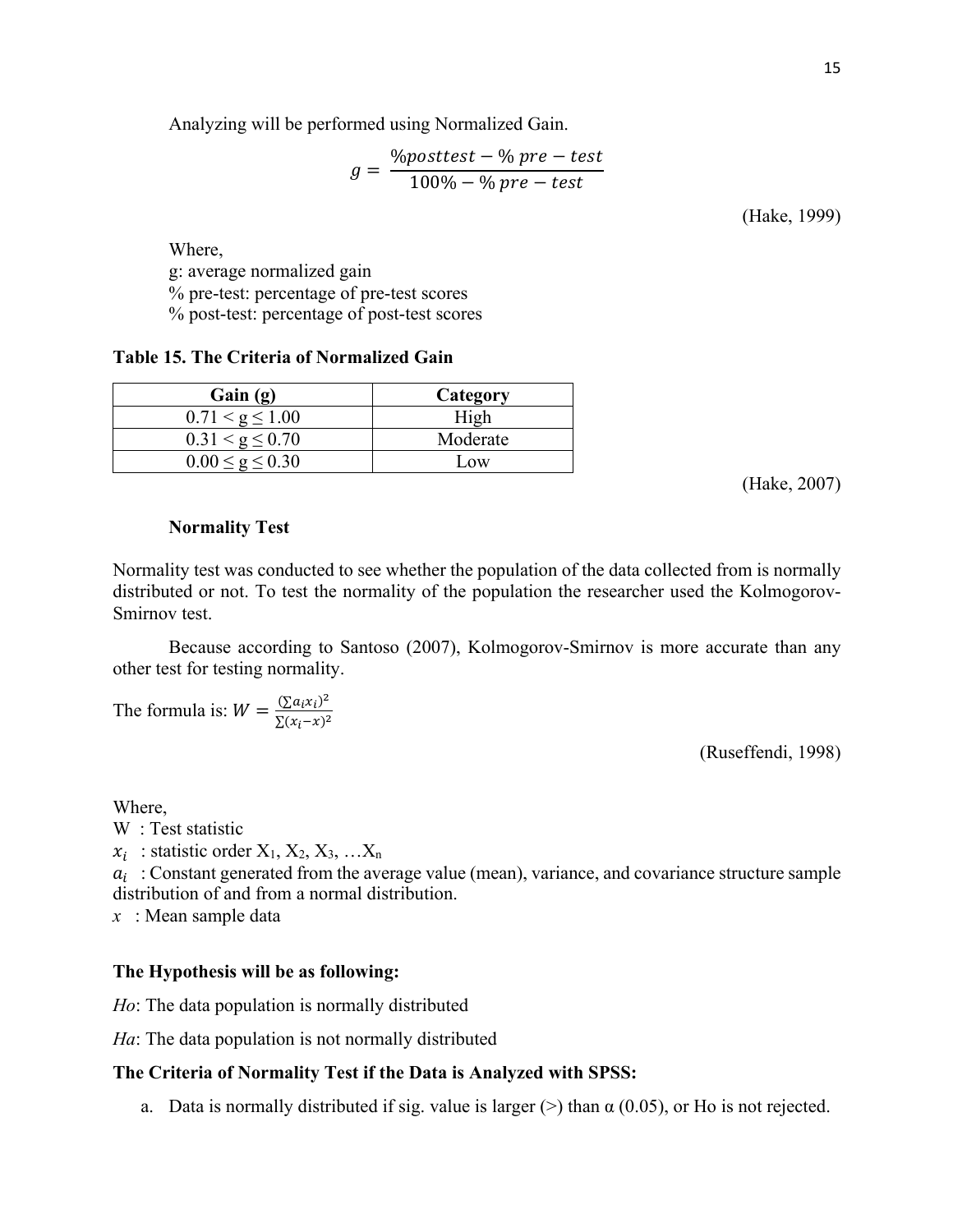b. Data is not normally distributed if sig. value is lesser or equal ( $\leq$ ) or  $\alpha$  (0.05), then Ho is rejected.

#### **Homogeneity Test**

To determine whether the population variances are homogeneous or not which means having the same basic qualities, the researcher used the homogeneity test based on the result of normality test.

The formula:  $F = \frac{S_2^1}{S_2^2}$  $s_2^2$ 

(Uyanto, 2009)

Where,

F : value (variance variable data)  $S_2$ <sup>1</sup> : the larger variance  $S_2^2$ : the smaller variance

#### **The hypothesis that will be used are:**

*Ho:* The population variances are homogeny

*Ha*: The population variances are not homogeny

#### **The Criteria of Homogeneity test if the data is analyzed with SPSS:**

- a. The population variances are homogeny if sig. Value  $> \alpha$  (0.05), then Ho is not rejected.
- b. The population variances are not homogeny if sig. Value  $\leq \alpha$  (0.05), then Ho is rejected.

#### **Different Mean Pre-Test and N-Gain**

The significant value will be using either T-Test or U-Test to determine if there is significant difference or not between both data (Different mean test).

This step will be used to answer the second statement for the statement of the problem. If two populations are homogeneous, then the statistics that the researcher will use is the 2 sample T-test with the formula:

$$
t = \frac{x_1 - x_2}{SD\sqrt{\frac{1}{n_1} + \frac{1}{n_2}}} \text{ with } SD = \sqrt{\frac{(n_1 - 1)S_1^2 + (n_2 - 1)S_2^2}{n_1 + n_2 - 2}}
$$

(Supranto, 2009)

Where,

- $x_1$  = Mean score for Frayer Model
- $x_2$  = Mean score for Concept Mapping Strategy
- $n_1$  = Frayer Model sample size
- $n_2$  = Concept Mapping Strategy sample size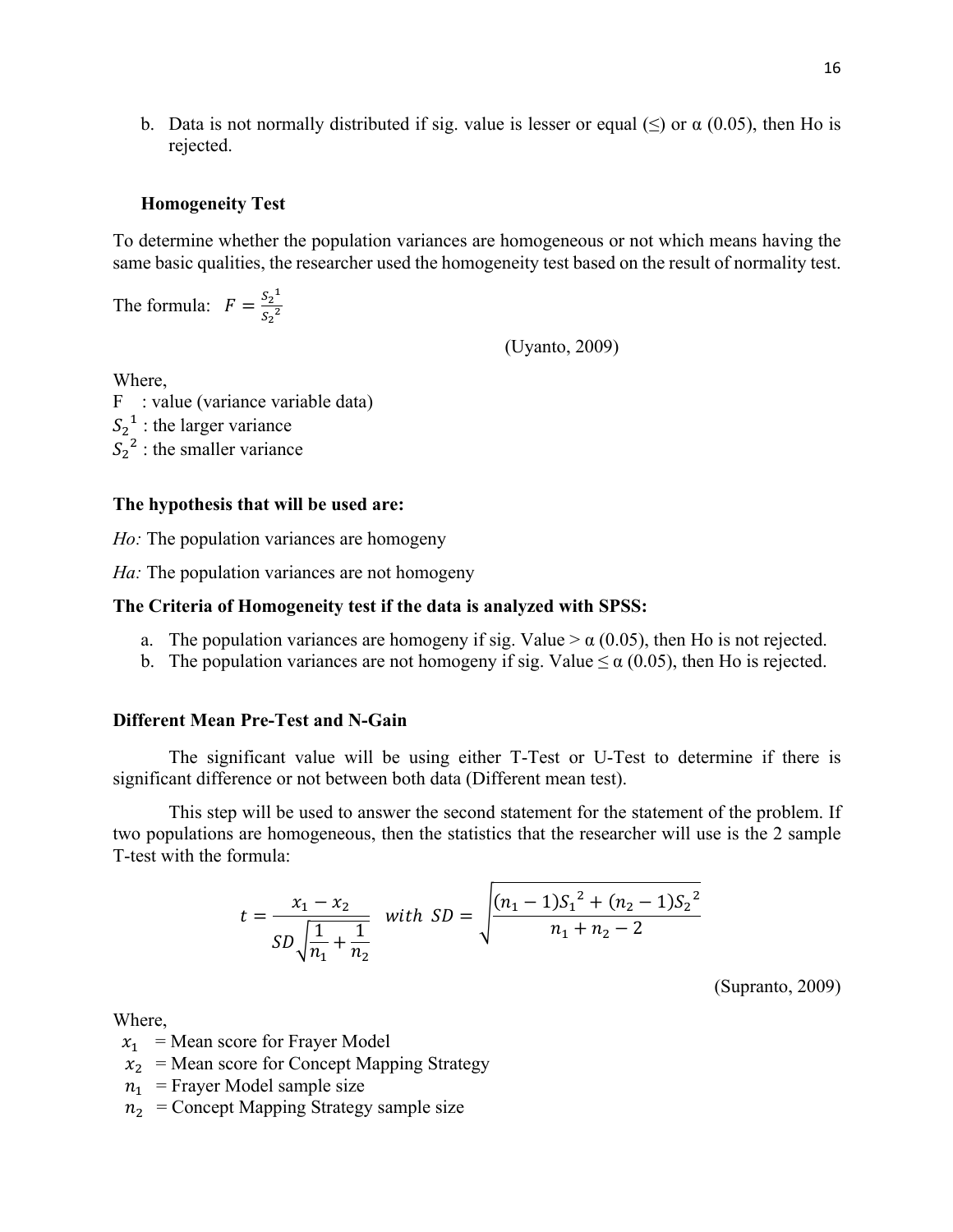$S_1$  = Standard deviation of Frayer Model

 $S_2$  = Standard deviation of Concept Mapping Strategy

However, if the data is not homogeneous, then the two-different test average used is a nonparametric test or Mann-Whitney, with formula:

$$
U = n_1 n_2 + \frac{n_2(n_2 + 1)}{2} - \sum_{i=n_1+1}^{n_2} R_i
$$

(Supranto, 2009)

Where:

 $U =$ Mann-Whitney U test  $n_1$  = sample size one  $n_2$  = Sample size two  $R_i$  = Rank of the sample size

### **The Hypothesis of Different Mean Test will be as follows:**

*Ho*: There is no significant difference in the vocabulary enhancement between those who are taught Frayer Model and those who are taught Concept Mapping Strategy.

*Ha*: There is significant difference in the vocabulary enhancement between those who are taught Frayer Model and those who are taught Concept Mapping Strategy.

### **The Criteria of Different Mean test if the data as analyzed with SPSS:**

- a. Ho is not rejected if the sig. value  $> \alpha$  (0.05), means that there is no significant difference in the enhancement of vocabulary enhancement in SMAN 1 Parongpong.
- b. Ho is rejected if the sig. value  $\leq \alpha$  (0.05), means that there is significant difference in the enhancement of vocabulary enhancement in SMAN 1 Parongpong.

### **RESEARCH RESULTS AND DISCUSSION**

#### **Analysis**

The result of pre-test and post-test of each group was calculated through excel and SPSS.

It can be seen in the following table:

|                    |       | Frayer Model  | <b>Concept Mapping Strategy</b> |               |  |
|--------------------|-------|---------------|---------------------------------|---------------|--|
|                    | Mean  | St. Deviation | Mean                            | St. Deviation |  |
| Pre-Test           | 30.50 | 10.155        | 33.40                           | 13.513        |  |
| Post Test          | 87.00 | 5.023         | 84.40                           | 4.419         |  |
| Normalized<br>Gain | .8162 | .06052        | .7631                           | .06020        |  |

**Table 16. Pre-Test, Post Test, Standard Deviation, and Normalized Gain**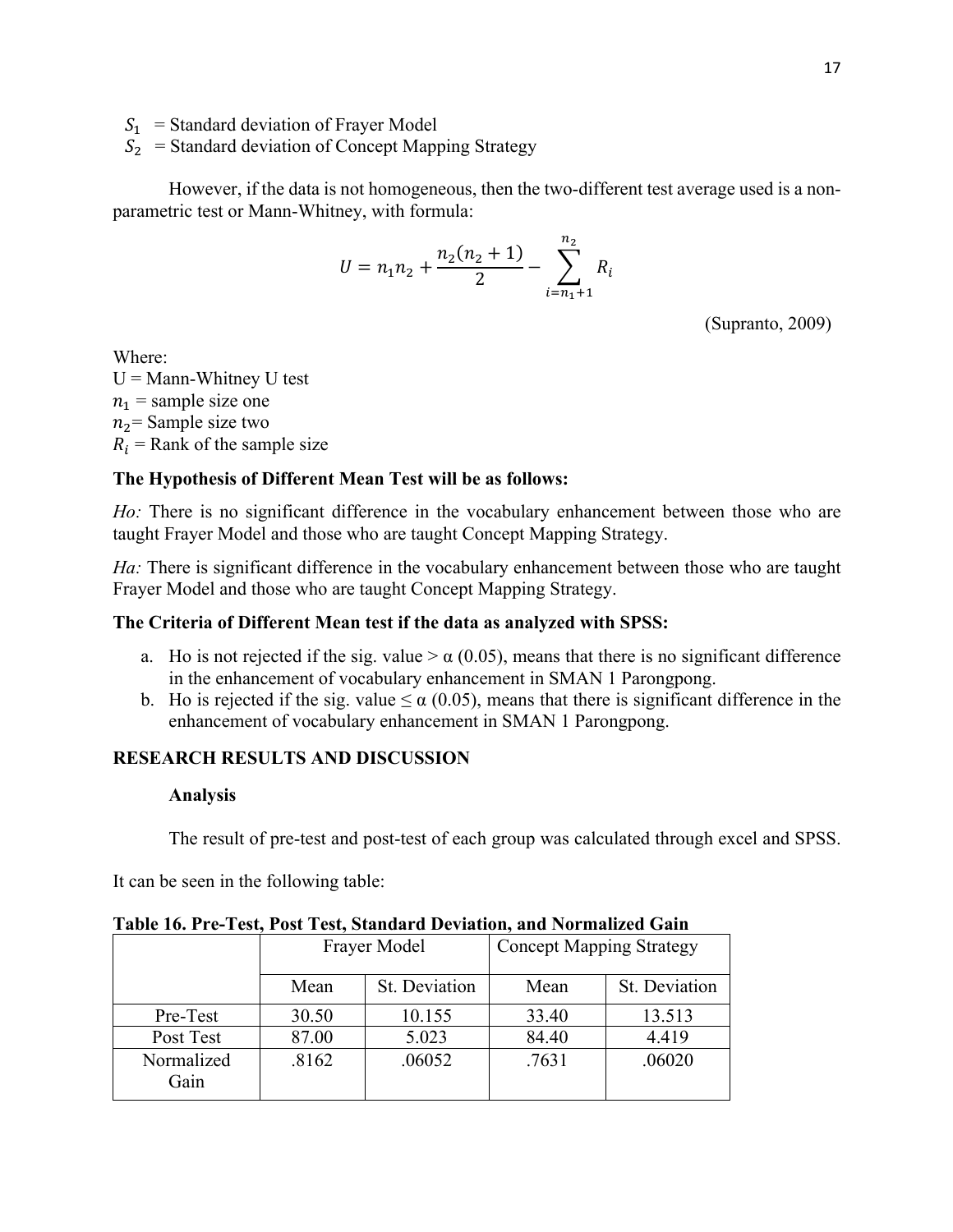It can be seen from the table above that the mean pre-test of Frayer Model is 30.50 with Std. Deviation 10.155 and the mean for Concept Mapping Strategy is 33.40 with Std. Deviation 13.513. It becomes the answer for research question number one. Then the mean Post-test of Frayer Model is 87.00 with Std. Deviation 5.023 and mean for Concept Mapping Strategy is 84.40 with Std. Deviation 4.419. It can be concluded that the initial score for both classes are quite high.

The mean gain of Frayer Model is 0.8162 and for Concept Mapping Strategy is 0.7631, it can be concluded that the knowledge of both classes has enhanced in constructing the Vocabulary acquisition.

### **Normality Test of the Normalized Gain**

The Normality test has a function to see whether the data is normally distributed or not. Ho is accepted if p value was  $> 0.05$  and Ho is rejected if p value was  $< 0.05$ . The researcher conducted normality test for the result of the gain score. The result can be seen on the table below.

|  |  | <b>Table 17. Result of Normality Test of Normalized Gain</b> |
|--|--|--------------------------------------------------------------|
|  |  |                                                              |

| Group | Shapiro-Wilk |  |      |  |  |
|-------|--------------|--|------|--|--|
|       | Statistic    |  | Sig. |  |  |
| GAIN  | .105         |  | .200 |  |  |
|       |              |  |      |  |  |
|       | .104         |  | .200 |  |  |

Based on the table, it can be concluded that the population of the data is normally distributed for both classes, it is because the significant value of FM is  $0.200 \ge (0.05)$  and the significant value CMS is  $0.200 > 0.05$ .

### **Homogeneity Test of the Normalized Gain**

To see the homogeneity of population variances, homogeneity was done. The result can be seen on the table below:

#### **Table 18. Independent sample t-test**

|      |      | Levene's Test for<br>Equality of<br>Variances |       |    |                   |
|------|------|-----------------------------------------------|-------|----|-------------------|
|      | F    | Sig.                                          |       | Df | $Sig(2 - tailed)$ |
| Gain | .508 | .478                                          | 3.931 | 78 | .000              |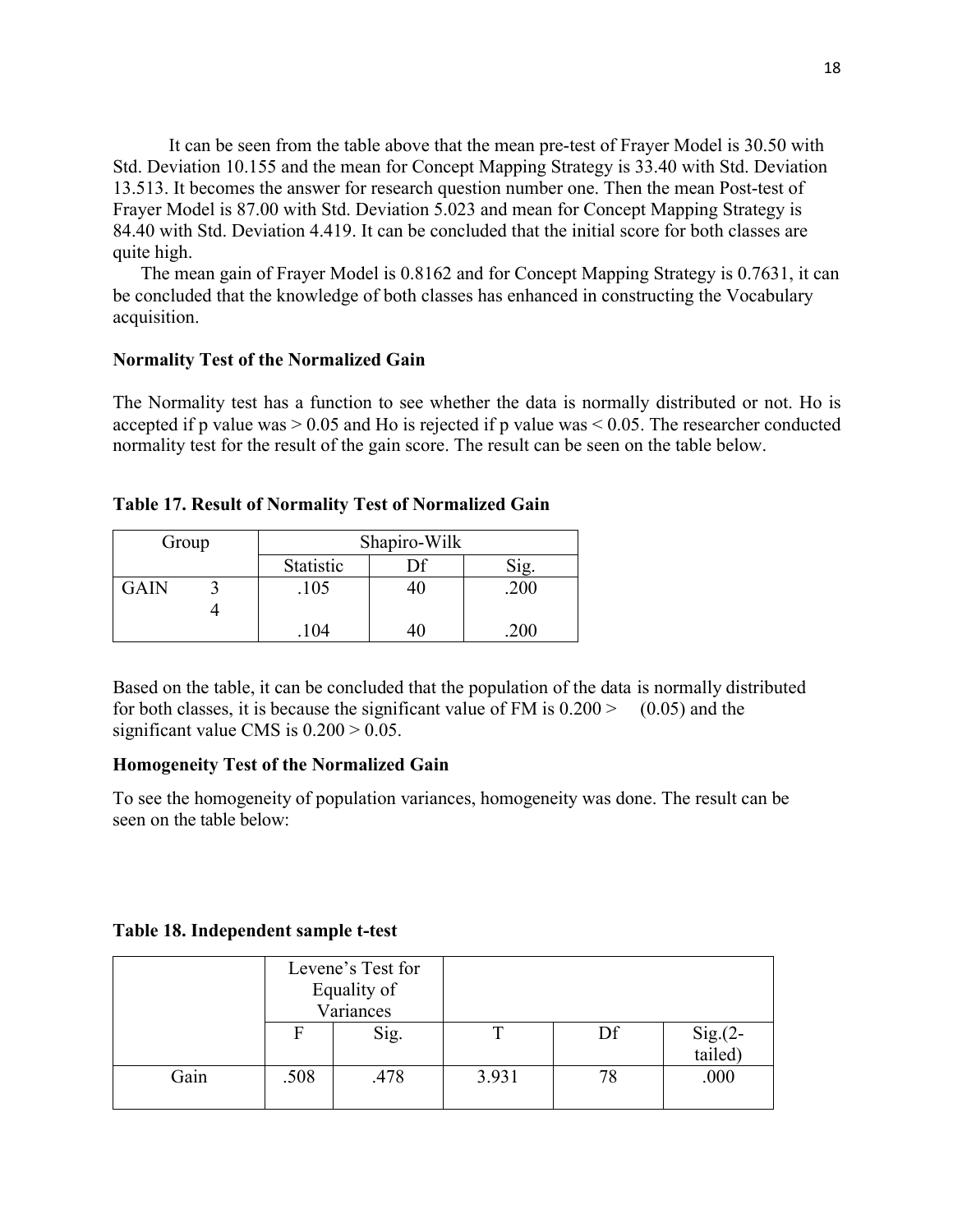| Equal variances |  | 3.931 | 77.998 | .000 |
|-----------------|--|-------|--------|------|
| assumed         |  |       |        |      |
| Equal variances |  |       |        |      |
| not assumed     |  |       |        |      |

Since the data of gain was normally distributed and homogeny. The significant value based on mean  $0.478 > 0.05$ , so it means that the population variance is homogeny.

### **Table 19. Independent Sample Test**

|                 | Levene's Test for<br>Equality of<br>Variances |      |       |        |                      |
|-----------------|-----------------------------------------------|------|-------|--------|----------------------|
|                 | $\mathbf F$                                   | Sig. |       | Df     | $Sig(2 -$<br>tailed) |
| Gain            | .508                                          | .478 | 3.931 | 78     | .000                 |
| Equal variances |                                               |      |       |        |                      |
| assumed         |                                               |      | 3.931 | 77.998 | .000                 |
| Equal variances |                                               |      |       |        |                      |
| not assumed     |                                               |      |       |        |                      |

Since the data of gain was normally distributed and not homogeny, then based on the table above the result of t-test showed that the sig (2-tailed) was  $0.000 \le 0.05$  based on the hypothesis that meant (Ho) was rejected and (Ha) was accepted. Thus, there was a significant difference between students who were taught using Frayer Model and those were taught using Concept Mapping Strategy.

### Questionnaire

The additional data required for the present study were collected through administering questionnaire to the subjects in order to know their response toward Frayer Model and Concept Mapping Strategy. The results are explained in the table below:

| Subject   SA |                  | A  | D                | <b>SD</b> | <b>Total</b> | (Total            | Interpretation |
|--------------|------------------|----|------------------|-----------|--------------|-------------------|----------------|
|              |                  |    |                  |           | <b>Skor</b>  | $Score/40$ $x100$ |                |
|              | 24               | 9  | $\theta$         |           | 34           | 85                | Very Good      |
|              | 16               | 15 | $\boldsymbol{0}$ |           | 32           | 80                | Very Good      |
|              | $\boldsymbol{0}$ | 21 | 6                | 0         | 27           | 67.5              | Good           |
|              | 8                | 18 | $\overline{2}$   |           | 29           | 72.5              | Good           |

### **Table 20. FM Questionnaire**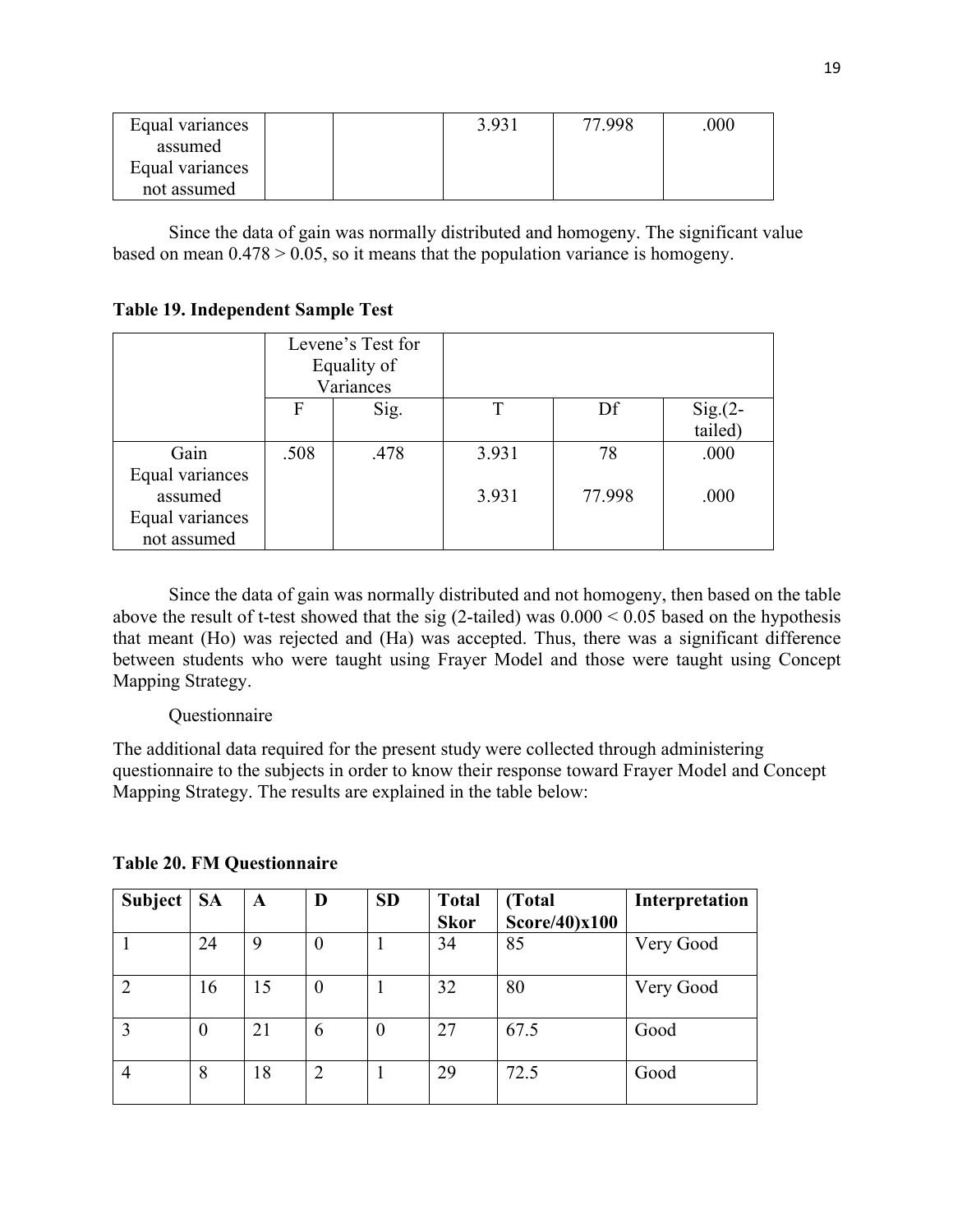| 5      | 32               | $\overline{3}$   | $\boldsymbol{0}$ | $\mathbf{1}$     | 36 | 90   | Very Good |
|--------|------------------|------------------|------------------|------------------|----|------|-----------|
| 6      | 20               | 9                | $\overline{2}$   | $\mathbf{1}$     | 32 | 80   | Very Good |
| $\tau$ | 20               | 6                | $\overline{4}$   | $\mathbf{1}$     | 31 | 77.5 | Good      |
| 8      | $\boldsymbol{0}$ | 24               | $\boldsymbol{0}$ | $\mathbf{1}$     | 25 | 62.5 | Good      |
| 9      | 32               | $\overline{3}$   | $\overline{2}$   | $\boldsymbol{0}$ | 37 | 92.5 | Very Good |
| 10     | 28               | 6                | $\overline{2}$   | $\boldsymbol{0}$ | 36 | 90   | Very Good |
| 11     | 32               | $\overline{3}$   | $\boldsymbol{0}$ | $\mathbf{1}$     | 36 | 90   | Very Good |
| 12     | 20               | 12               | $\boldsymbol{0}$ | $\mathbf{1}$     | 33 | 82.5 | Very Good |
| 13     | 32               | $\overline{3}$   | $\boldsymbol{0}$ | $\mathbf{1}$     | 36 | 90   | Very Good |
| 14     | $\overline{4}$   | 24               | $\boldsymbol{0}$ | $\mathbf{1}$     | 29 | 72.5 | Good      |
| 15     | 28               | 6                | $\overline{2}$   | $\boldsymbol{0}$ | 36 | 90   | Very Good |
| 16     | $\overline{4}$   | 24               | $\boldsymbol{0}$ | $\mathbf{1}$     | 29 | 72.5 | Good      |
| 17     | $\overline{4}$   | 21               | $\overline{4}$   | $\boldsymbol{0}$ | 29 | 72.5 | Good      |
| $18\,$ | 20               | 12               | $\boldsymbol{0}$ | $\mathbf{1}$     | 33 | 82.5 | Very Good |
| 19     | 8                | 21               | $\boldsymbol{0}$ | $\mathbf{1}$     | 30 | 75   | Good      |
| 20     | 32               | $\overline{3}$   | $\boldsymbol{0}$ | $\mathbf{1}$     | 36 | 90   | Very Good |
| 21     | $\overline{4}$   | 21               | $\overline{4}$   | $\boldsymbol{0}$ | 29 | 72.5 | Good      |
| 22     | 8                | 21               | $\overline{2}$   | $\overline{0}$   | 31 | 77.5 | Good      |
| 23     | $\overline{4}$   | 24               | $\boldsymbol{0}$ | $\boldsymbol{0}$ | 28 | 70   | Good      |
| 24     | $\boldsymbol{0}$ | 24               | $\overline{4}$   | $\overline{0}$   | 28 | 70   | Good      |
| 25     | 20               | 12               | $\boldsymbol{0}$ | $\mathbf{1}$     | 33 | 82.5 | Very Good |
| 26     | $\boldsymbol{0}$ | 27               | $\overline{2}$   | $\overline{0}$   | 29 | 72.5 | Good      |
| 27     | 32               | $\boldsymbol{0}$ | $\overline{2}$   | $\mathbf{1}$     | 35 | 87.5 | Very Good |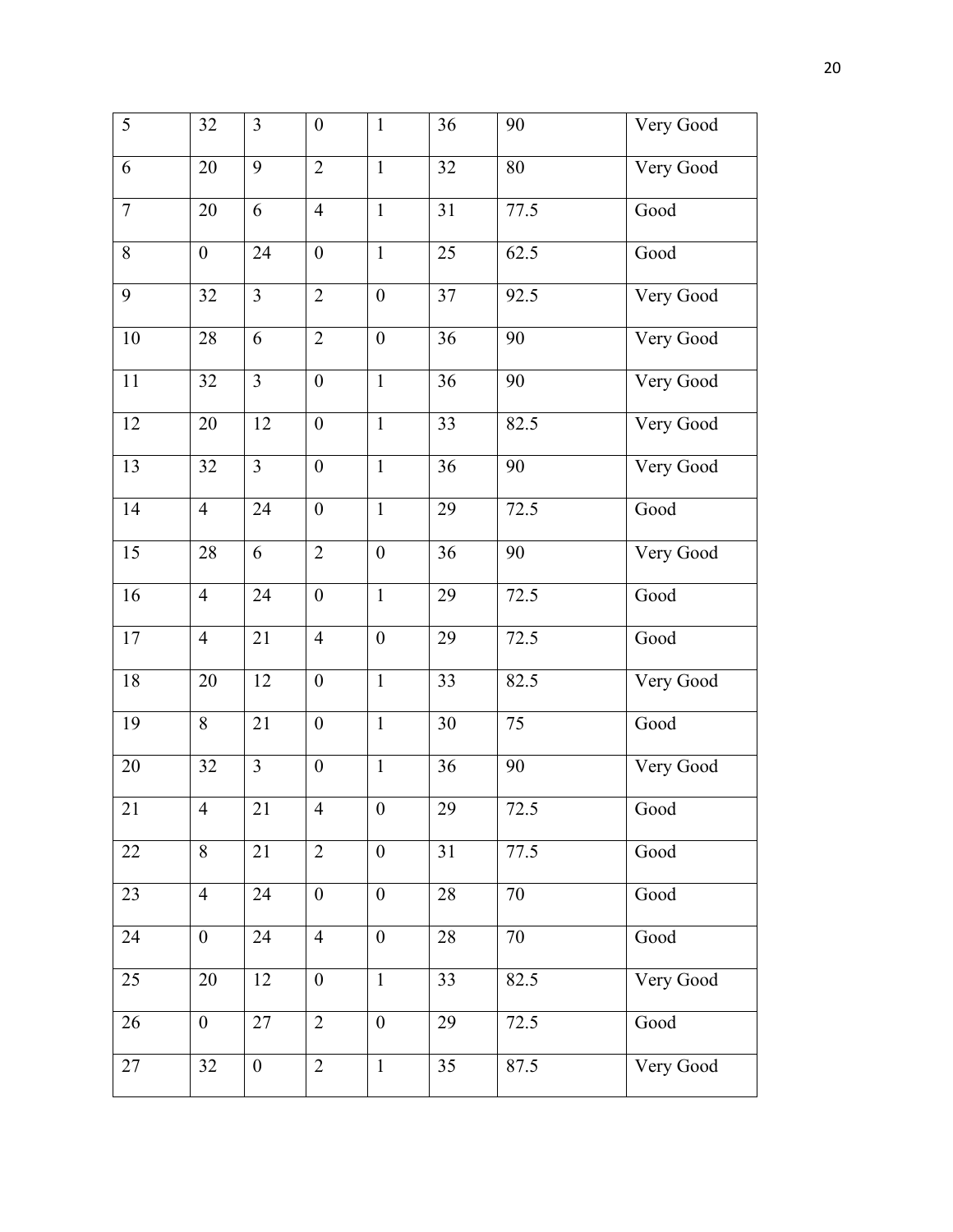| 28 | $\overline{0}$   | 24               | $\overline{2}$   | $\mathbf{1}$     | 27 | 67.5 | Good      |
|----|------------------|------------------|------------------|------------------|----|------|-----------|
| 29 | 16               | 9                | $\overline{2}$   | $\mathbf{1}$     | 28 | 70   | Good      |
| 30 | 12               | 18               | $\mathbf{0}$     | $\mathbf{1}$     | 31 | 77.5 | Good      |
| 31 | 20               | 12               | $\overline{2}$   | $\overline{0}$   | 34 | 85   | Very Good |
| 32 | 24               | 9                | $\boldsymbol{0}$ | $\mathbf{1}$     | 34 | 85   | Very Good |
| 33 | $\overline{0}$   | 24               | $\overline{4}$   | $\overline{0}$   | 28 | 70   | Good      |
| 34 | 32               | $\overline{0}$   | $\overline{2}$   | $\mathbf{1}$     | 35 | 87.5 | Very Good |
| 35 | $\boldsymbol{0}$ | 24               | $\overline{4}$   | $\boldsymbol{0}$ | 28 | 70   | Good      |
| 36 | 12               | 15               | $\overline{4}$   | $\boldsymbol{0}$ | 31 | 77.5 | Good      |
| 37 | 32               | $\boldsymbol{0}$ | $\overline{2}$   | $\mathbf{1}$     | 35 | 87.5 | Very Good |
| 38 | $\boldsymbol{0}$ | 24               | $\overline{2}$   | $\mathbf{1}$     | 27 | 67.5 | Good      |
| 39 | 16               | 12               | $\overline{2}$   | $\mathbf{1}$     | 31 | 77.5 | Good      |
| 40 | 12               | 18               | $\boldsymbol{0}$ | $\mathbf{1}$     | 31 | 77.5 | Good      |

**Table 21. The Result of FM Questionnaire**

| Percentage | Degree in Percentage | Interpretation |
|------------|----------------------|----------------|
| 45         | $80 \le t \le 100$   | Very Good      |
| 55         | $60 \le t \le 80$    | Good           |
|            | 40 < t < 60          | Moderate       |
|            | 20 < t < 40          | <b>Bad</b>     |
|            | t < 20               | Very Bad       |

From the table above, it is concluded that the mean percentage of students' response in class FM is calculated as the sum of percentage of students' response divided by the number of respondents, the result is 55, that can be categorized as "Good".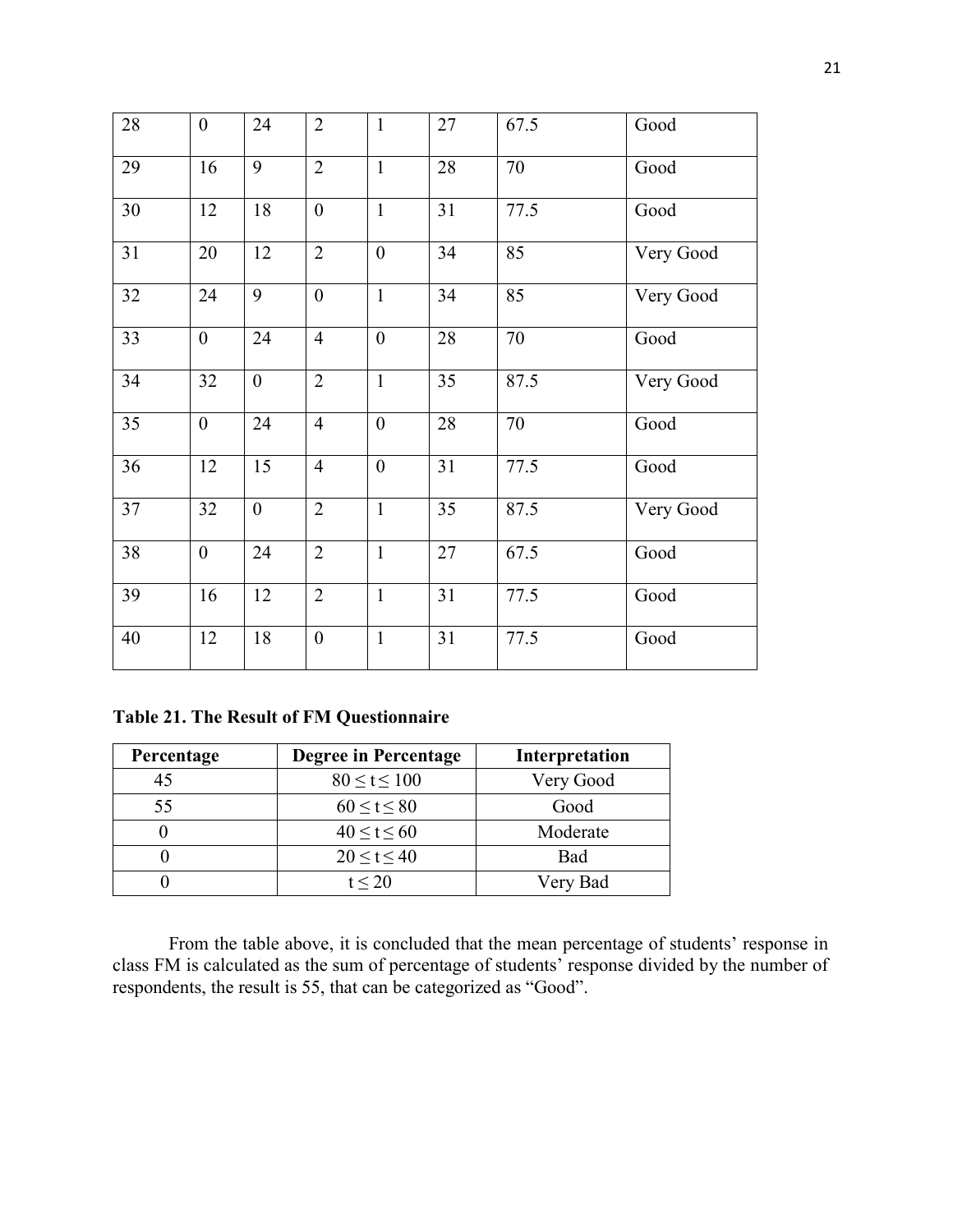**Table 22. CMS Questionnaire**

| <b>Subject</b> | <b>SA</b>        | A              | D                | <b>SD</b>        | <b>Total</b> | (Total        | Interpretation |
|----------------|------------------|----------------|------------------|------------------|--------------|---------------|----------------|
|                |                  |                |                  |                  | <b>Score</b> | score/40)x100 |                |
| $\mathbf{1}$   | $\overline{4}$   | 18             | 6                | $\boldsymbol{0}$ | 28           | 70            | Very Good      |
| $\overline{2}$ | 12               | 15             | $\overline{2}$   | $\mathbf{1}$     | 30           | 75            | Very Good      |
| $\overline{3}$ | $\boldsymbol{0}$ | 21             | 4                | $\mathbf{1}$     | 26           | 65            | Good           |
| $\overline{4}$ | $\mathbf{0}$     | 27             | $\overline{2}$   | $\boldsymbol{0}$ | 29           | 72.5          | Good           |
| 5              | 20               | 9              | $\overline{4}$   | $\boldsymbol{0}$ | 33           | 82.5          | Very Good      |
| 6              | $\boldsymbol{0}$ | 21             | $\overline{4}$   | $\mathbf{1}$     | 26           | 65            | Good           |
| $\tau$         | 8                | 21             | $\overline{2}$   | $\boldsymbol{0}$ | 31           | 77.5          | Good           |
| 8              | 12               | 15             | $\overline{2}$   | $\mathbf{1}$     | 30           | 75            | Good           |
| 9              | $\mathbf{0}$     | 21             | 6                | $\boldsymbol{0}$ | 27           | 67.5          | Good           |
| 10             | $\overline{4}$   | 15             | 8                | $\boldsymbol{0}$ | 27           | 67.5          | Good           |
| 11             | $\boldsymbol{0}$ | 24             | $\overline{4}$   | $\boldsymbol{0}$ | 28           | 70            | Good           |
| 12             | $\boldsymbol{0}$ | 24             | 4                | $\boldsymbol{0}$ | 28           | 70            | Good           |
| 13             | $\overline{4}$   | 21             | $\overline{2}$   | $\mathbf{1}$     | 28           | 70            | Good           |
| 14             | $\mathbf{0}$     | 24             | $\overline{4}$   | $\boldsymbol{0}$ | 28           | 70            | Good           |
| 15             | $\boldsymbol{0}$ | 24             | $\overline{4}$   | $\boldsymbol{0}$ | 28           | 70            | Good           |
| 16             | 16               | 15             | $\boldsymbol{0}$ | $\mathbf{1}$     | 32           | 80            | Good           |
| 17             | 8                | 21             | $\boldsymbol{0}$ | $\mathbf{1}$     | 30           | 75            | Good           |
| 18             | $\boldsymbol{0}$ | 24             | $\overline{2}$   | $\mathbf{1}$     | 27           | 67.5          | Good           |
| 19             | 20               | 9              | $\overline{2}$   | $\mathbf{1}$     | 32           | 80            | Good           |
| 20             | 8                | 18             | $\overline{2}$   | $\mathbf{1}$     | 29           | 72.5          | Good           |
| 21             | $\boldsymbol{0}$ | 24             | $\overline{2}$   | $\mathbf{1}$     | 27           | 67.5          | Good           |
| 22             | $\overline{4}$   | 21             | 4                | $\boldsymbol{0}$ | 29           | 72.5          | Good           |
| 23             | 12               | 18             | 2                | $\boldsymbol{0}$ | 32           | 80            | Good           |
| 24             | $\boldsymbol{0}$ | 18             | 8                | $\boldsymbol{0}$ | 26           | 65            | Good           |
| 25             | $\mathbf{0}$     | 12             | 10               | $\mathbf{1}$     | 23           | 57.5          | Moderate       |
| 26             | 12               | 9              | 8                | $\boldsymbol{0}$ | 29           | 72.5          | Good           |
| 27             | $\boldsymbol{0}$ | 21             | 6                | $\boldsymbol{0}$ | 27           | 67.5          | Good           |
| 28             | 4                | 18             | 6                | $\boldsymbol{0}$ | 28           | 70            | Good           |
| 29             | $\boldsymbol{0}$ | 18             | 6                | $\mathbf{1}$     | 25           | 62.5          | Good           |
| 30             | $\overline{4}$   | 18             | 6                | $\boldsymbol{0}$ | 28           | 70            | Good           |
| 31             | 16               | 15             | $\overline{2}$   | $\boldsymbol{0}$ | 33           | 82.5          | Very Good      |
| 32             | $\boldsymbol{0}$ | 24             | $\overline{2}$   | $\mathbf{1}$     | $27\,$       | 67.5          | Good           |
| 33             | 16               | 12             | $\overline{2}$   | $\mathbf{1}$     | 31           | 77.5          | Good           |
| 34             | 12               | 18             | $\boldsymbol{0}$ | $\mathbf{1}$     | 31           | 77.5          | Good           |
| 35             | 20               | 12             | $\overline{2}$   | $\boldsymbol{0}$ | 34           | 85            | Very Good      |
| 36             | 8                | 21             | $\boldsymbol{0}$ | $\mathbf{1}$     | 30           | 75            | Good           |
| 37             | 32               | $\overline{3}$ | $\boldsymbol{0}$ | $\mathbf 1$      | 36           | 90            | Very Good      |
| 38             | 8                | 21             | $\boldsymbol{0}$ | $\mathbf 1$      | 30           | 75            | Good           |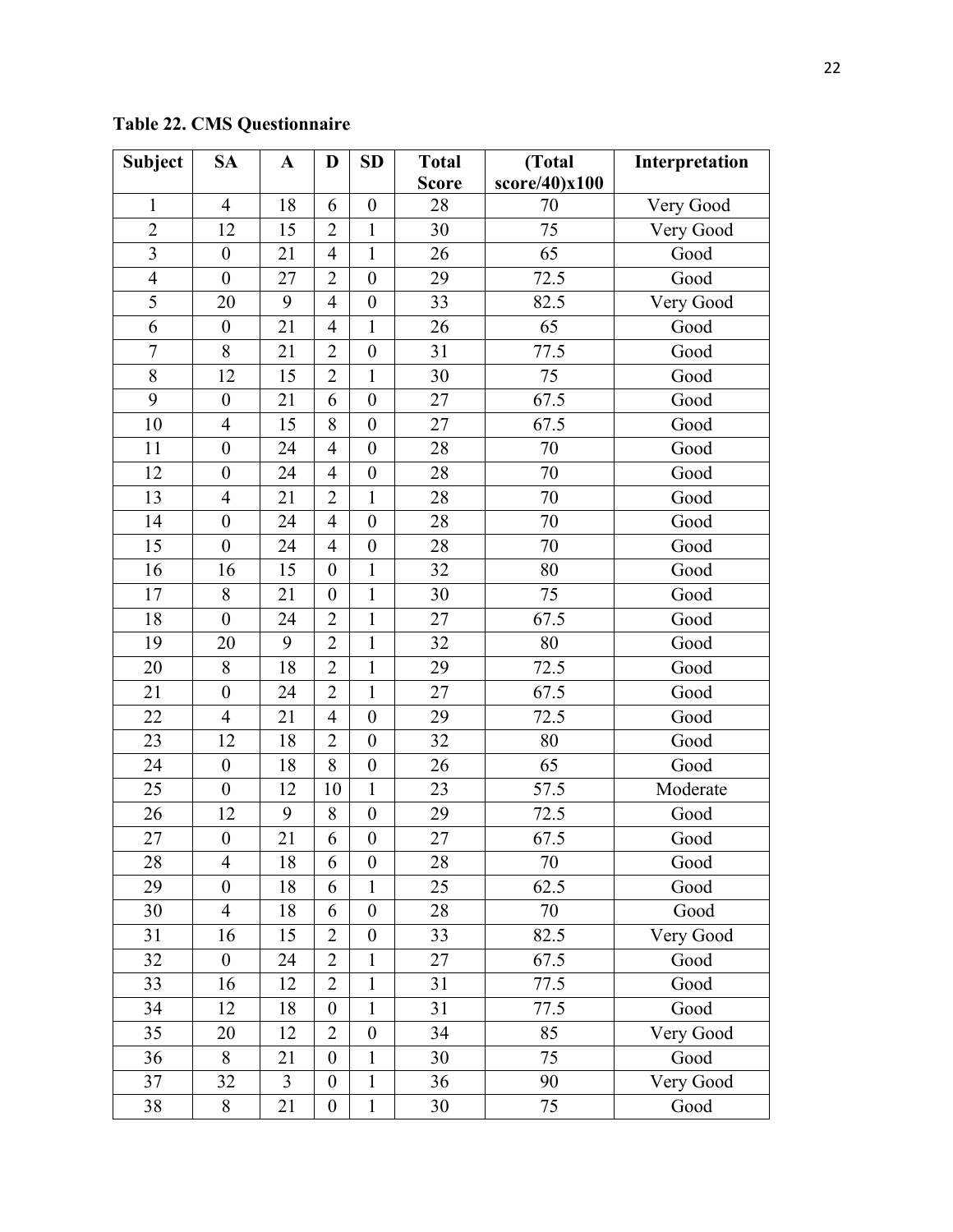| 30<br>ر ر | ◡∸ | $\tilde{\phantom{a}}$ | $\sim$ | ◡◡      | nr<br>৴∪            | ∕ erv<br>Good<br>◡ |
|-----------|----|-----------------------|--------|---------|---------------------|--------------------|
| 40        |    | $\sim$ 1              |        | ৲⌒<br>- | $\sqrt{2}$<br>ر . ب | TOOO<br>vvu        |

| Percentage | Degree in Percentage | Interpretation |
|------------|----------------------|----------------|
| 17.5       | $80 \le t \le 100$   | Very Good      |
| 80         | $60 \le t \le 80$    | Good           |
| 2.5        | 40 < t < 60          | Moderate       |
|            | 20 < t < 40          | Bad            |
|            | t < 20               | Very Bad       |

**Table 23. The Result of CMS Questionnaire**

Based on the result of the CMS questionnaire, the mean percentage is 80 which means the response of CMS group is "Good". From the data above, it can be said that most of the students from both classes agreed for the implementation of FM and CMS strategy in enhancing their vocabulary acquisition. From the responses of the students' data analysis and the discussion, it can be concluded that there is a significant difference between those who were taught using Frayer Model and those who were taught using Concept Mapping Strategy. Students in both classes enjoyed the strategies.

# **DISCUSSION OF THE RESEARCH FINDING**

From the result of the data, the initial knowledge of students in FM group is 30.50 and in CMS group is 33.40. It is also known that there is a significant difference on students between those who were taught through Frayer Model and Concept Mapping Strategy. From the result of normalized gain, it can be seen that the students who are taught using FM got 0.8162 and those who are taught using CMS got 0.7631. So, it can be said that both treatments are applicable in teaching vocabulary acquisition and it showed that both strategies enhanced the students' vocabulary acquisition.

The response of both classes also showed that they enjoyed learning English, which was proven by the results of the questionnaire from both classes are 55 and 80 which are categorized as "Good".

For additional explanation, in doing this study the researcher should do the treatment for both models at the same period of lesson. Unfortunately, because of the English lesson timetable at SMA Negeri 1 Parongpong did not match with the researcher's timetable where the available timetable to do this study was only one class in the morning and one class in the late afternoon. Consequently, the researcher agreed to do the research at different time of lesson where the Frayer model was held in the morning while the Concept mapping strategy was held in the late afternoon. The time of lesson did greatly affect to the success of the method itself. Based on the result, the Frayer Model has a significant difference in vocabulary acquisition rather than the Concept Mapping Strategy.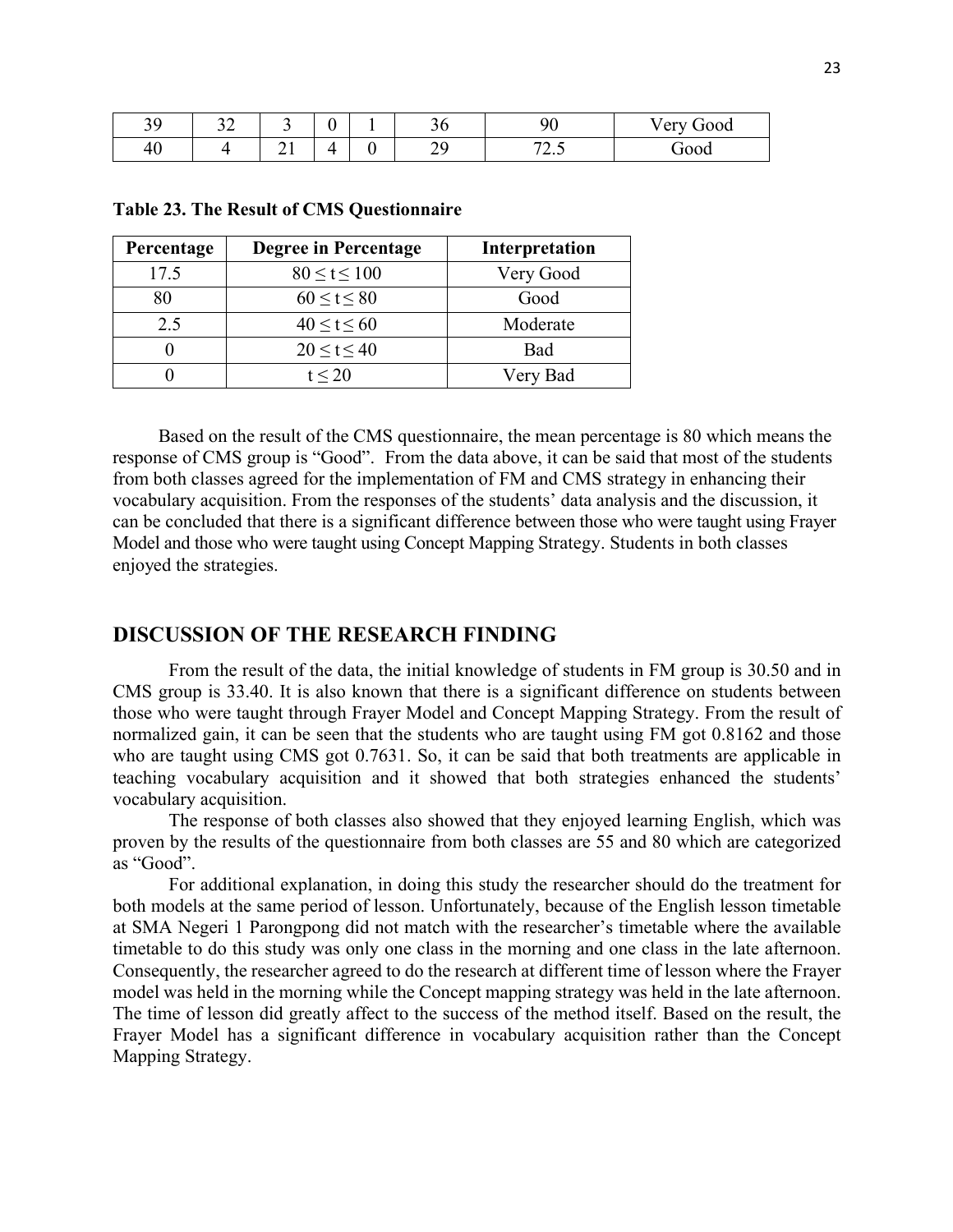#### **CONCLUSION & RECOMMENDATION**

After interpreting the data, the researcher concluded that there is a significant difference between students who are taught using Frayer Model and students who are taught using Concept Mapping Strategy.

#### **In relation to the conclusion above, the researcher gives several recommendations:**

For Teachers: It is recommended for English teachers to use Frayer Model in teaching vocabulary acquisition especially in senior high school, because it is proven by the researcher that the students can describe the characteristics, provide examples of the idea and suggest non examples of the idea, and use critical thinking skills. Therefore, students' vocabulary acquisition was increased after using Frayer Model.

For Students: It is recommended to learn English vocabulary using these methods, because they are interesting methods and are already proven that the students can understand words meaning appropriately and have a good grammar of word. So, they got improvement in their vocabulary acquisition.

For Institution: The institution of SMAN 1 Parongpong, the researcher would like to suggest to increase the quantity of teaching and learning facilities such as more books on learning vocabulary acquisition in the library.

For Future Researchers: The researcher hopes that the results of this study can be used as additional references for future researcher about using Frayer Model in high schools in different levels and contexts.

#### **REFERENCES**

Adriano. (2016). *Enhancment of Vocabulary Skills*.

- Alotaibi, A. M., & Alotaibi, M. A. (2015). *the Comprehension and Production of English Grammatical*. *3*(3), 26–39.
- Avadi. (2016). *Computer Assisted Vocabulary Acquisition*.
- Basari, D. A. M. A. (2015). *Translation Strategies of Pure Idioms in Veronica Roth ' S Divergent*.
- Bauman, J., Boals, T., Cranley, E., Gottlieg, M., & Kenyon, D. (2007). Assessing comprehension and communication in English state to state for English language learners (ACCESS for ELLs). *English Language Proficiency Assessment in the Nation: Current Status and Future Practice*, 81–92.
- Carlos, Hewlett, M., Duxbury, S., Gori, F., Gudelj, I., & Beardmore, R. (2017). *The Theory Underlying Concept Maps and How To Construct Them*. *1*(January). https://doi.org/10.1038/s41559-016-0050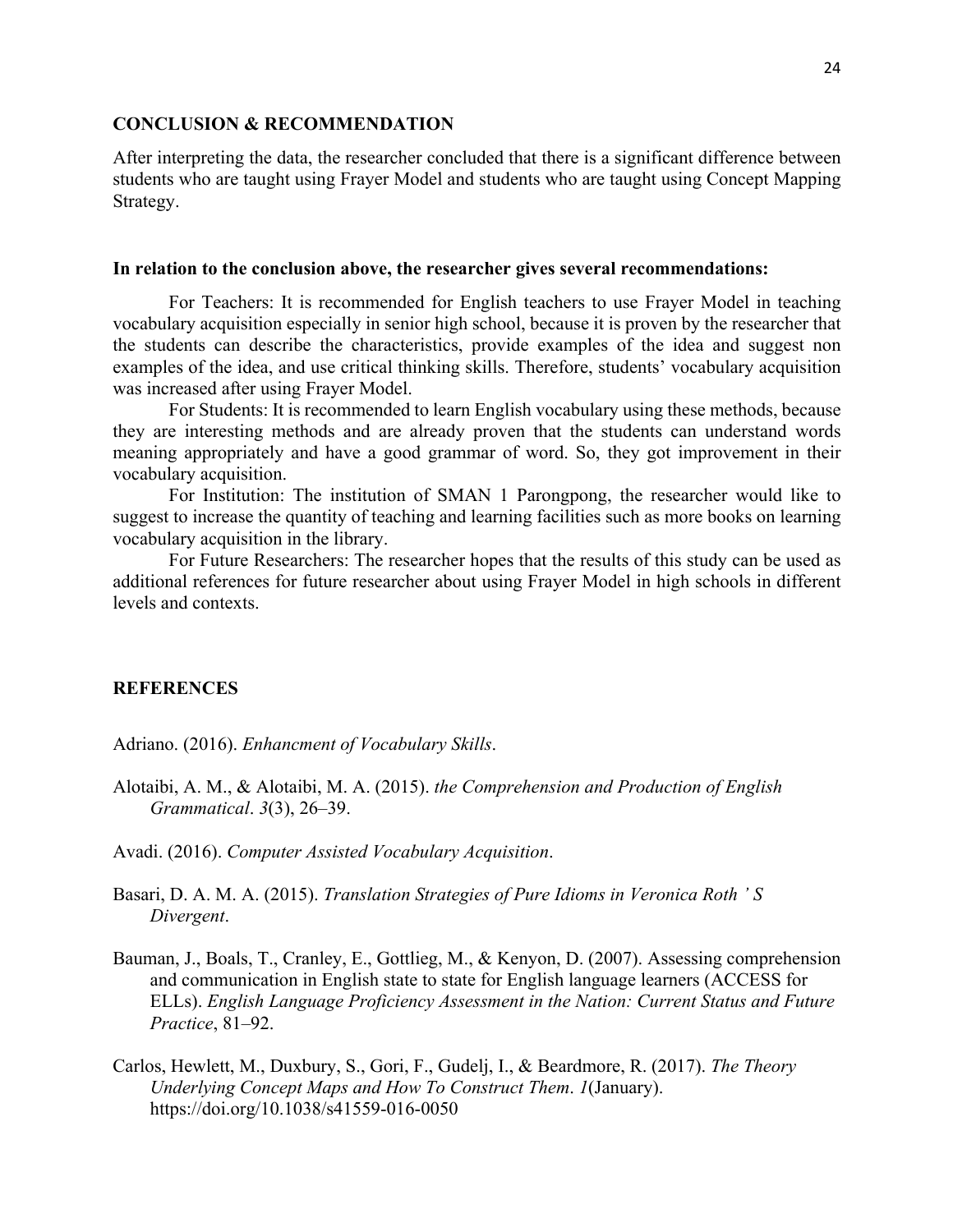- Easterbrook, R. M. (2013). The process of vocabulary learning : Vocabulary learning strategies and beliefs about language and language learning. *PhD Thesis*, (November).
- Ebadi, A., Daneshmandi, M., & Raisifar, A. (2011). *Concept mapping; modern teaching strategy in nursing education*. *4*(1), 47–51.
- Eman Saud Rashid Al-Otaibi. (2018). Investigating Saudi EFL Learners' Use and Teachers' Perception of English Phrasal Verbs. *Arab World English Journal*, (218), 1–60. https://doi.org/10.24093/awej/th.218
- Erasmus, C. J. (2013). Concept Mapping as a Strategy to Enhance Learning and Engage Students in the Classroom. *Journal of Family and Consumer Sciences Education*, *31*(1), 27–35.
- Estacioa, R. D. (2017). The use of modified frayer model in developing science vocabulary of senior high school students. *New Trends and Issues Proceedings on Humanities and Social Sciences*, *4*(1), 36–42. https://doi.org/10.18844/prosoc.v4i1.2049
- Gharbavi, A., & Mousavi, S. A. (2012). Do language proficiency levels correspond to language learning strategy adoption? *English Language Teaching*, *5*(7), 110–122. https://doi.org/10.5539/elt.v5n7p110
- Hidayah, T. (2014). *Frayer Model and Its Significance for Vocabulary Achievement in Classroom Environment*. (1969), 1–8.
- Hunt, T., Carper, J., Lasley, T., Raisch, C., & Hopcraft, G. B. (2013). English as a Second Language (ESL). *Encyclopedia of Educational Reform and Dissent*. https://doi.org/10.4135/9781412957403.n153
- Is. (2007). Frayer Model. *World Trade*, 43–48. Retrieved from http://academics.tulsaschools.org/Portals/Tulsa/Curriculum/docs/Language Arts 6- 12/TeachingtheStandards/Frayer Model.pdf
- Java, E. (2016). *Using Concept Mapping and Five Reviewing Patterns to Improve Senior High School Students ' Vocabulary*. 1–13.
- Journal, T. K., & Author, C. (2007). *Concept Mapping*. *8*(3), 1031–1045.
- Kemendikbud. (2013). Materi Pelatihan Guru Implementasi Kurikulum 2013. Kementerian Pendidikan dan Kebudayaan.
- Khoshsima, H. (2016). Concept Mapping Strategy: A Strategic Alternative to the Matter of Spontaneous Speaking of Iranian Intermediate EFL Learners. *International Journal of Language and Linguistics*, *4*(1), 1. https://doi.org/10.11648/j.ijll.20160401.11

Khoshsima, H., & Saed, A. (2015). *Concept Mapping Strategy and EFL Learners ' Vocabulary*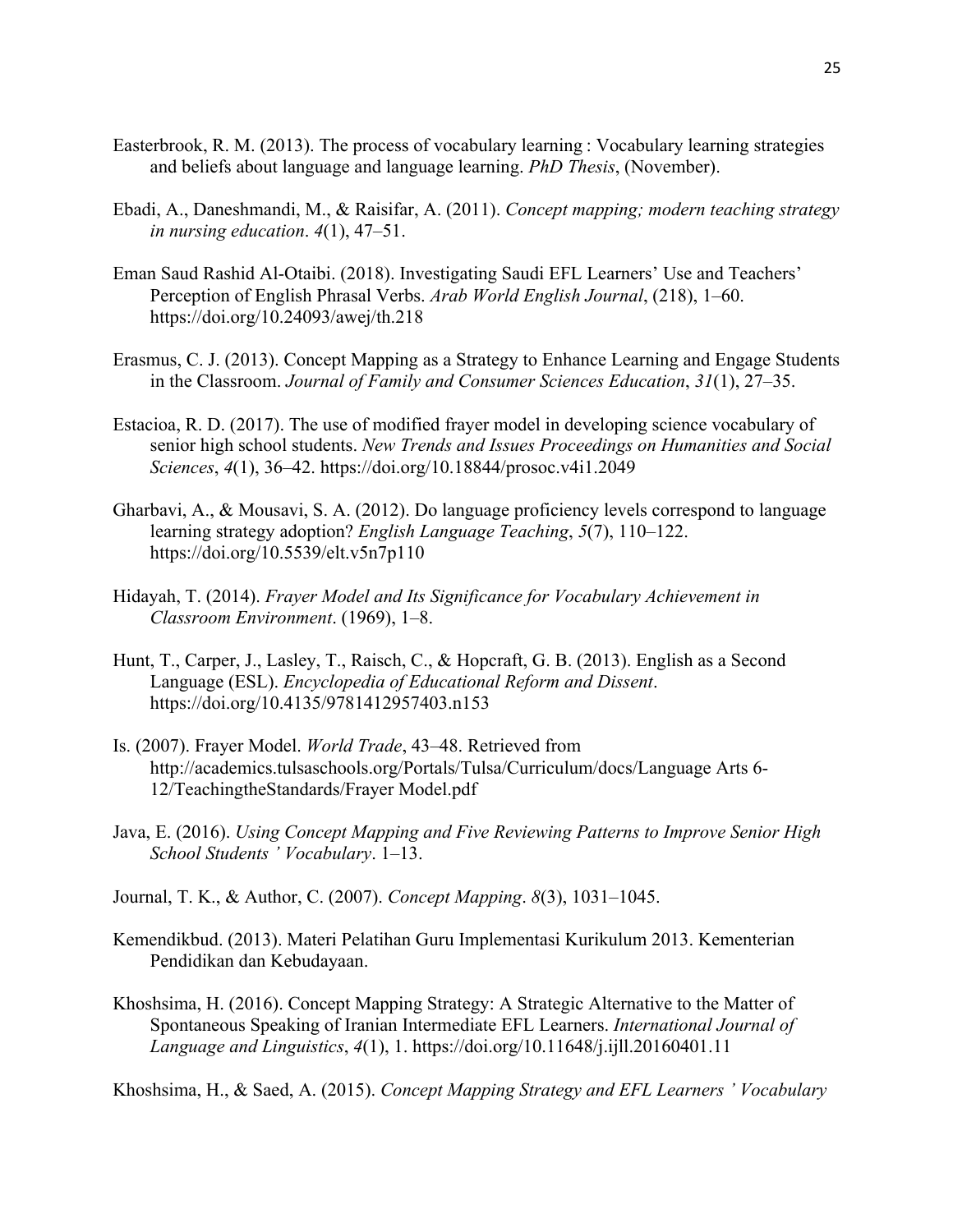*Acquisition and International Journal of Humanities and Cultural Studies ISSN 2356-5926 Concept Mapping Strategy and EFL Learners ' Vocabulary Acquisition and Retention*. (June).

- Liu, P.-L. (2016). English Vocabulary Learning Based on Concept-Mapping Strategy. *Language Learning & Technology*, *20*(201), 128–141. Retrieved from http://llt.msu.edu/issues/october2016/liu.pdf
- Model, F., Circles, C., Associations, V. W., Word, V., & Circle, C. (2014). Extending Vocabulary – The Frayer Model. *Word Journal Of The International Linguistic Association*, 38–42.
- Naeimi, M., & Foo, T. C. V. (2015). Vocabulary Acquisition through Direct and Indirect Learning Strategies. *English Language Teaching*, *8*(10), 142–151. https://doi.org/10.5539/elt.v8n10p142
- Nation, P. (2015). Teaching vocabulary Paul Nation. *Asian EFL Journal*, *7*(3), Article 4.
- Panjaitan, N. B., R. S. (2016). The Effectiveness of Vocabulary Self-Collection Strategy (VSS) Towards Student Vocabulary Enhancement. *Acuity : Journal of English Language Pedagogy, Literature and Culture*, *3*(1), 24–34. https://doi.org/10.35974/acuity.v3i1.621
- Nguyen, T. Q. (2017). Factors Affecting Pronoun Resolution by Vietnamese EFL Learners. *Korean Journal of Applied Linguistics*, *33*(1), 111. https://doi.org/10.17154/kjal.2017.3.33.1.111
- Pua, C., Li, D., Lui, C., & Cheng, S. (2015). Using Concept-mapping as a Tool to Teach English Vocabulary for the Elementary Students. *Bulletin of Chinese*, 70–82.
- Rahmadani, C. (2018). *The Effect of Using Frayer Model on the Students' Department of English Education Faculty Of Tarbiyah and Teacher Training the State Islamic University in the Name of Allah the Most Gracious and the Most Merciful Praise be to Allah SWT who has given me a*.
- Rohmatillah. (2014). A Study On Students' Difficulties In Learning Vocabulary Rohmatillah Institut Agama Islam Negeri (IAIN) Raden Intan Lampung. *Institut Agama Islam Negeri (IAIN) Raden Intan Lampung*, 69–86.
- Tajeddin, Z., & Soudabeh, T. (2016). Concept Mapping as a Reading Strategy : Does It Scaffold Comprehension and Recall ? *The Reading Matrix*, *16*(1), 194–208.
- Talah, S. S. (2015). *Using Frayer Model to Develop Students*.
- Virocky, O., & Simanjuntak, D. C. (2018). Student's Vocabulary Knowledge: Comparative Study Enhancing Between Semantic Mapping and Diglot Weave Techniques. *Acuity : Journal of English Language Pedagogy, Literature and Culture*, *3*(2), 12.